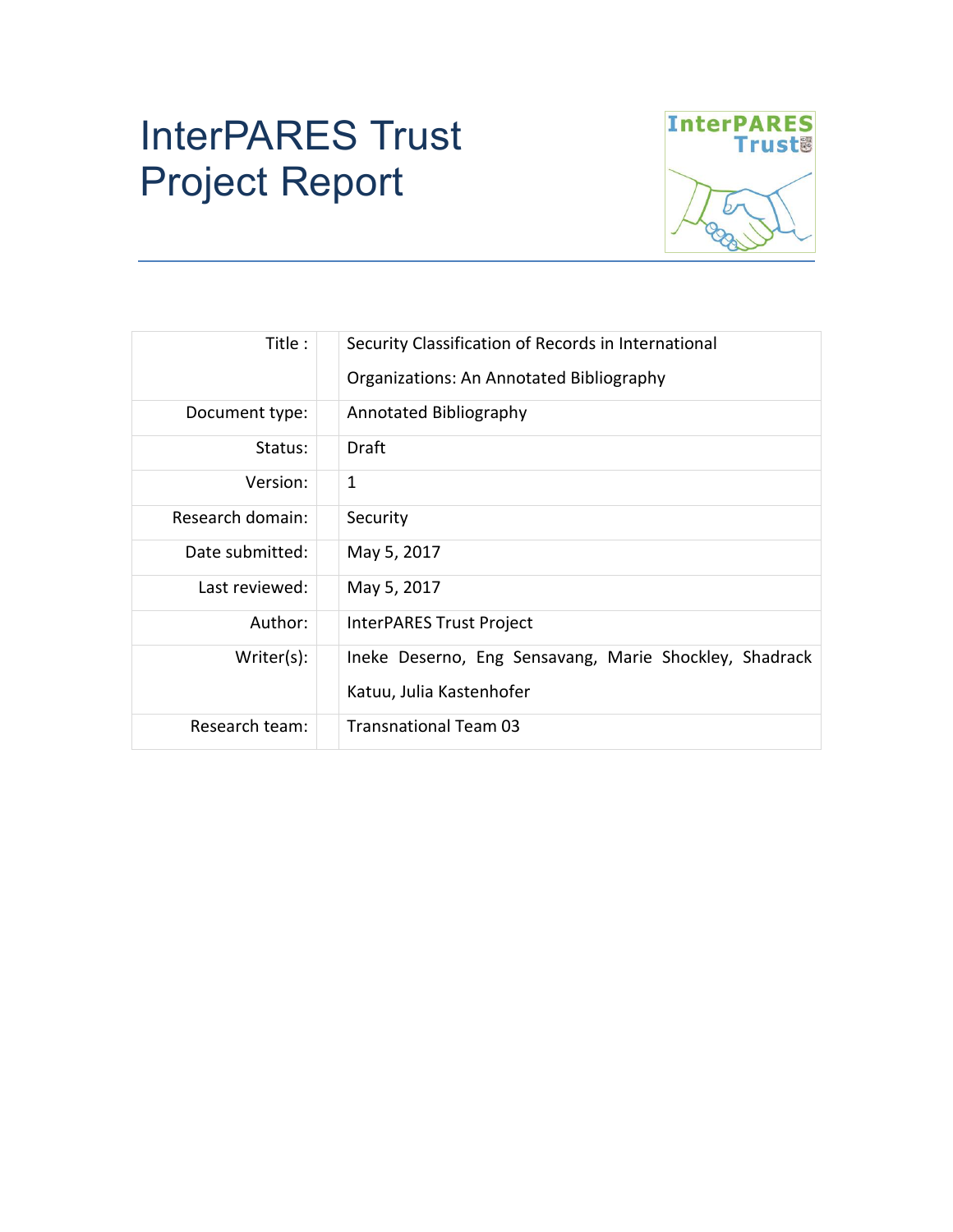# Document Control

| Version history |             |               |               |
|-----------------|-------------|---------------|---------------|
| Version         | Date        | By            | Version notes |
|                 | May 5, 2017 | M. Shockley & | Ver. 1        |
|                 |             | E. Sengsavang |               |
|                 |             |               |               |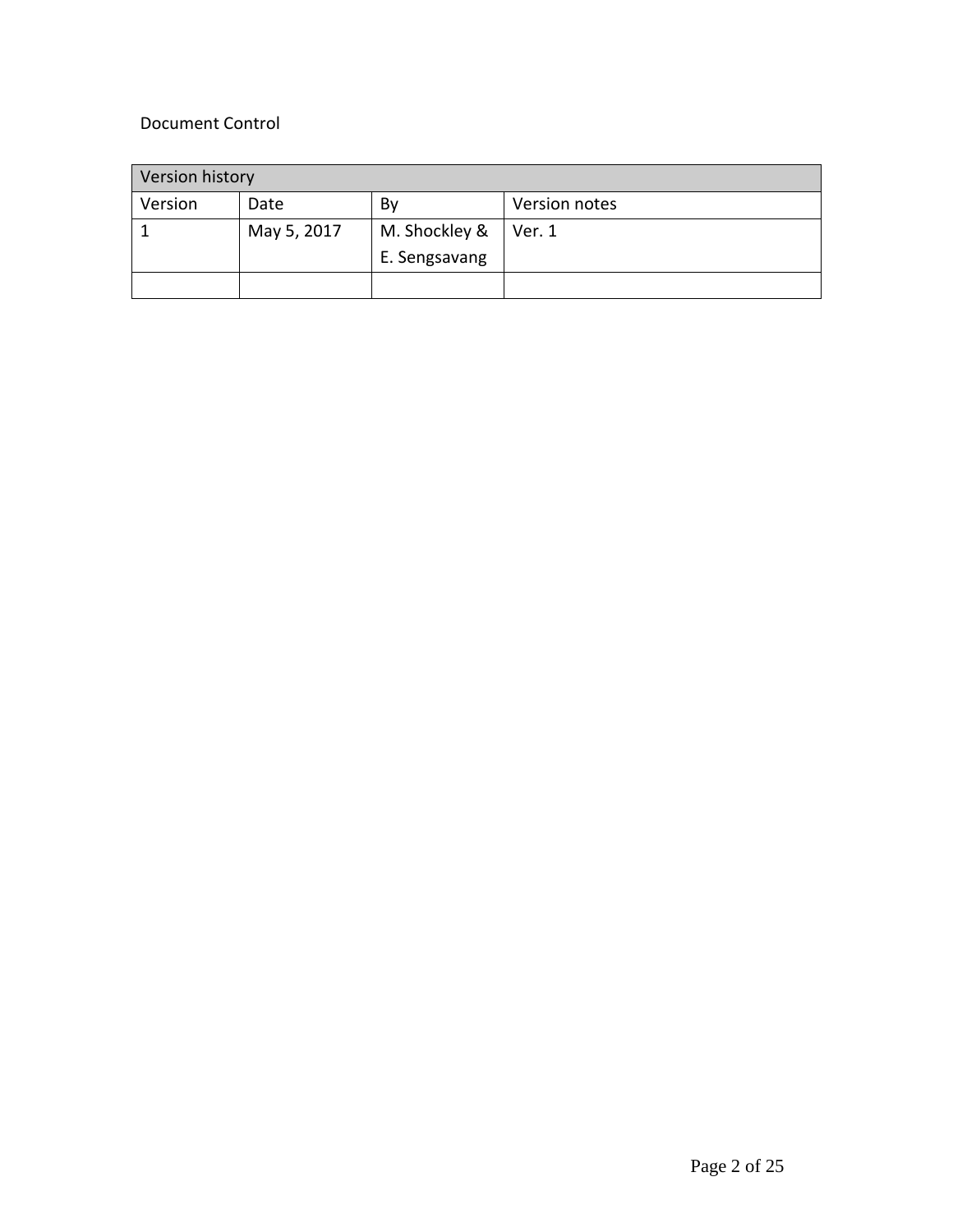## **Introduction**

This annotated bibliography was created in order to examine a large range of documents that focus on and discuss policies for security classified information especially in international organizations. The initial search for articles was fairly broad and included government white papers and commission reports as well as articles from security, legal, and archival perspectives. The results can be seen especially in the articles and white papers that discuss 'sensitive but unclassified' documents. Because some of the key issues on this topic are in the definition of 'sensitive but unclassified' and where the line between classified and 'sensitive but unclassified' is drawn (if indeed, there is a line at all) it was difficult to separate the two. However, in the process of research it was decided that this category of documents was outside of the scope of this project and the search was narrowed, though some of these initial articles were left in the bibliography for their rich discussion on what defines security classified information. Though special attention was given to articles discussing security classification in international organizations, the majority of articles found focus on security classification in governments. Because there are so few articles on security classified information in international organization all these government centered articles were included with acknowledgement that though some issues may differ, many would be very similar in both international organizations and governments.

### **Annotations**

1. Adams, Carolyn. "Protecting Classified and Security Sensitive Information." *Reform 83* (2003): 56-61. [http://www.austlii.edu.au/au/journals/ALRCRefJl/2003/27.html](http://www.austlii.edu.au/au/journals/ALRCRefJl/2003/27.html )

**Abstract:** The Attorney-General has asked the Australian Law Reform Commission (ALRC) to inquire into and report on the protection of classified and security sensitive information, in the course of court or tribunal proceedings, and in contexts such as freedom of information applications - whether existing mechanisms provide adequate protection for classified and security sensitive information - whether there is a need for further measures in this area.

**Annotation**: This article is essentially a six page summation of the purpose of the Australian Law Reform Commission's investigation "on the protection of classified and security sensitive information in the course of court or tribunal proceeding" (57). The resulting report of this commission is annotated below (#8). Adams article, written before the commission had finished their investigation and report sets up the context in which the commission was formed and brings to focus the commission's goals to investigate what classified and security sensitive information actually is, the consequences of classifying information, and how classified information is used (or not used) in courts and tribunals. Adams, who was a participant in the commission, concludes the overview of the commission's goals by pointing out that substantial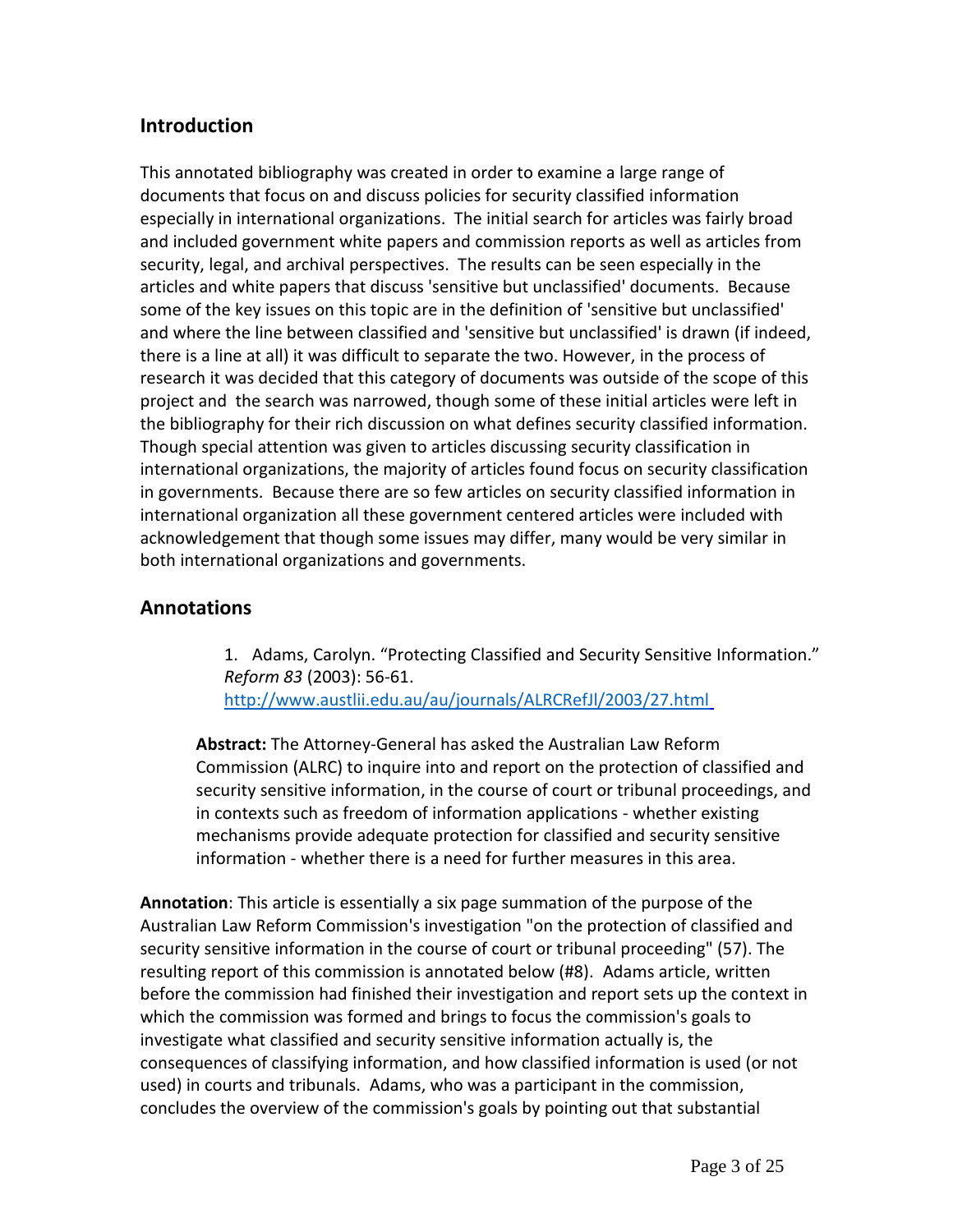change may not be needed, and that despite the current heightened security concerns, new methods of handling classified and security sensitive information may not be justified (60). It is important, she says, that civil liberties not be "unreasonably curtailed" (60) and that if changes are made, protections "against administrative and executive abuse" (60) must also be introduced. The questions raised in this article and ultimately, by the commission, highlights the uncertainty in many organizations surrounding the processes and policies of classifying and declassifying or reclassifying documents.

#### 2. Aftergood, Steven. "Secrecy is Back in Fashion." *The Bulletin of the Atomic Scientists* (2000): 24-30.

**Annotation:** Written during Steven Aftergood's time as director of the Project on Government Secrecy at the Federation of American Scientists this article is the first in a series of appeals to reduce secrecy in the US government. The article argues that there has been an overuse of security classification in the government since the Cold War and asks for change in policy in order to create a more open government. He argues that there are three types of secrecy: (1) national security secrecy, regarding information that would harm or damage national security in some way if released; (2) political secrecy, use of classification for political strategy/advantage; and (3) bureaucratic secrecy, which he uses to refer to "unconscious hoarding and withholding of information that characterizes all bureaucracies" (26). The article points out that the 2nd and  $3<sup>rd</sup>$  types of secrecy are an abuse of the system and that reform must be made. To this end, he suggests three specific actions to be undertaken. The first action is that the authority to declassify should be expanded beyond the creator; he suggests the possibility of a "Security Classification Appeals Panel" (27). The second action follows a similar thought, expanding declassification authority to courts that hear Freedom of Information Act lawsuits. The third action suggested is to disclose the intelligence budget. Ultimately, this article is a reflection on the problems caused by policies and practices that are based on the fears of the Cold War.

## 3. Aftergood, Steven. "Making Sense of Government Information Restrictions." *Issues in Science and Technology* (2002): 25-26.

**Annotation:** Written after the 9/11 attacks in the US this article is an interesting follow up from Aftergood about the abuse of confidentiality in the government. This very short article focuses on the overused and under-defined category of classified information referred to as sensitive but unclassified. He argues that "the failure to provide a clear definition...points to the need for greater clarity in government information policy," (26) and that this clarity should be informed by both "legitimate security concerns" and "the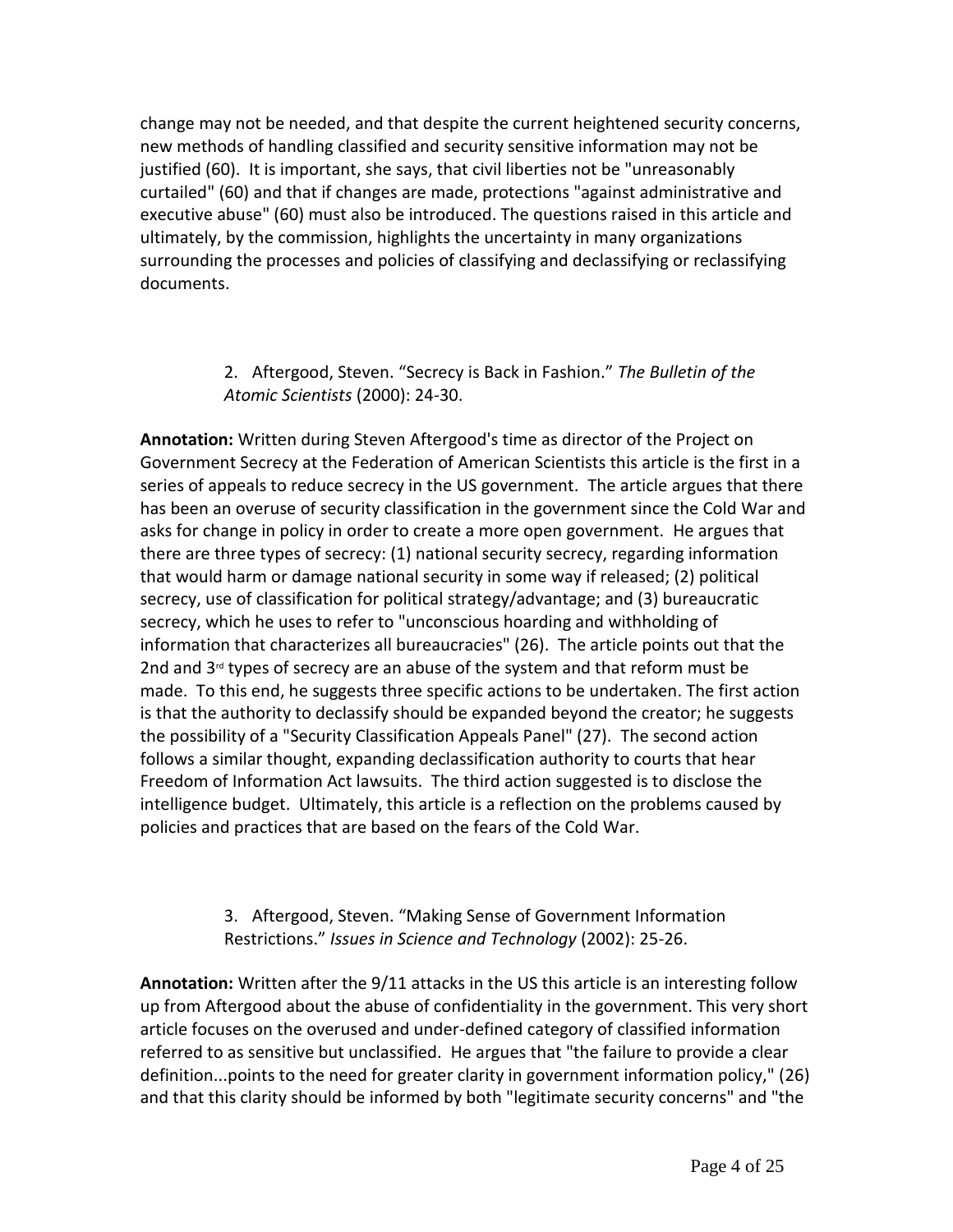virtues of public disclosure" (26). Further, he suggests that clear guidelines and practices be created for decision making regarding the use of the "sensitive but unclassified" confidentiality designation and ultimately, that even with policies guiding the process mistakes can happen and therefore there should be an appeals process to contest these decisions.

Although short, this article makes clear the tension between the necessity of government classification and the right of information access by citizens. In relation to Aftergood's previous article which focused on the problems with Cold War based policies for confidentiality, this article also focuses on the problems caused by policies created in fear—except this time it is a much more recent fear caused by the September 11<sup>th</sup> terrorist attacks.

> 4. Aftergood, Steven. "If in Doubt, Classify." *Index on Censorship* 37, No. 4 (2008): 101-107.

**Annotation:** Written in response to "the unprecedented growth in secrecy under Bush" (101), this article points out problems caused by too much secrecy and proposes updating classification policies as a possible method of "confronting over-classification today" (103). Problems caused by too much secrecy, according to Aftergood, are 1) "the possibility for agencies....to depart from legal norms" (101); 2) the tendency to "cripple oversight process by diverting limited energy and resource into futile disputes over access to information" (101); and 3) "it impoverishes the public domain" (101). However, he notes, that sometimes there is a genuine purpose for secrecy and the crucial need is therefore a method of distinguishing "legitimate secrecy from illegitimate secrecy" (103). Aftergood proposes that every classification policy and guide in every government agency that creates classified information should be reviewed in an effort to systematically reduce over-classification by the current administration. In conclusion the article notes that not all problems would be solved by the proposed reviews of policy, but that significant impact would be made and by "'draining the swamp' of overclassification, it will become easier to identify pockets of resistance and to focus more closely on classification issues that remain in dispute" (107).

This article pinpoints, very briefly, the reasons too much classified information can be harmful and through its proposal of a review of classification policies highlights the critical role of policies for creating environments of over-classification. However, significantly left out of the proposal is what the review would be looking for in classification policies—what are the parts of a policy that would create a significant impact of the kind Aftergood believes will result and how would they need to be changed?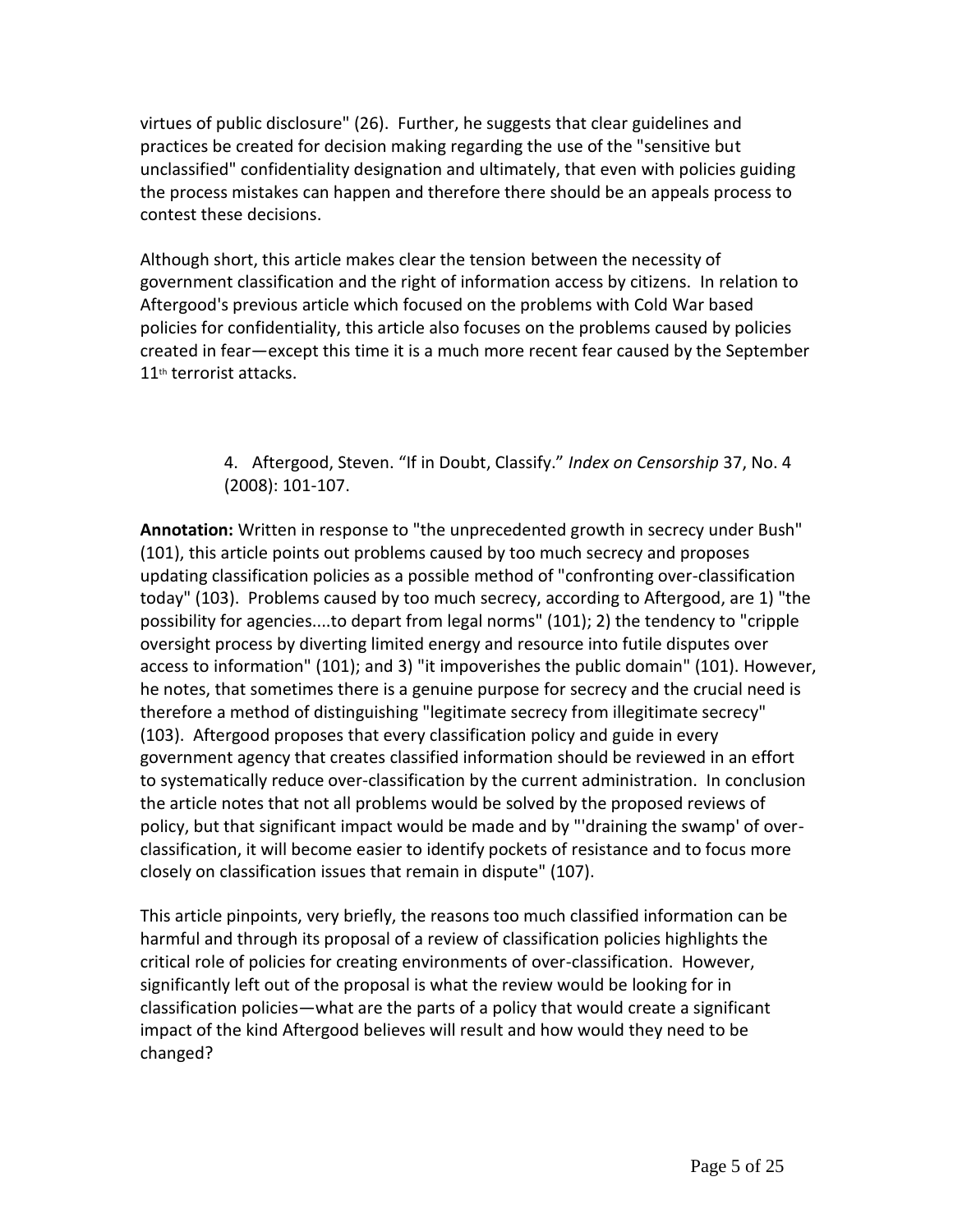5. Aftergood, Steven. "Reducing Government Secrecy: Finding What Works." *Yale Law & Policy Review* 27 (2009): 399-416.

**Annotation:** This article continues Aftergood's work on secrecy reform by identifying two successful "secrecy reform programs" (401), analyzing why they were successful, and drawing conclusions on how the government can use these examples to move forward towards more openness. The article has four sections which include introducing the topic and problems of national security secrecy, reviewing the general history of reform efforts regarding government secrecy, examining successful reform efforts, and concluding by proposing "lessons for the future" (401). The first section is a restatement of the topics of his earlier articles (annotated above)—including the identification of three types of secrecy and the core problem of detangling legitimate secrecy from the illegitimate. The second section highlights the committees, task forces, and commissions created in the last 50 years to confront the secrecy problem and highlights their ultimately ineffective results; he states in conclusion of this section, "Despite the intellectual firepower brought to bear and the political effort that was invested, very little has changed with respect to classification policy" (406).

Through the examination of two success cases, the Interagency Security Classification Appeals Panel and the Fundamental Classification Policy Review undertaken by the Department of Energy, the author determines four "secrets of effective secrecy reform" (411). These four key points are that reform is best done at an agency level rather than abstract, "government-wide statements of policy" (411); declassification authority is extended beyond the originating agency; experimentation and pilot projects should be encouraged; and strong leadership is absolutely important. By analyzing two successful cases this article addresses a common weakness in his previous articles on secrecy in the government by identifying clear actions to be undertaken for clearing up what he sees as a secrecy problem.

> 6. Aftergood, Steven. "National Security Secrecy: How the Limits Change." *Social Research* 77, No. 3 (2010): 839-852**.**

**Annotation:** This article covers the topic of secrecy in the US government from a very different angle then Aftergood's previous articles. Instead of focusing on what is wrong with the current system, this article highlights the mechanisms that already exist to correct "improper secrecy" (840). These mechanisms are based on the premise that "the secrecy system does not exist in some kind of abstract isolation" (841) and is instead a "bureaucratic artifact that is subject o pressures" (841). These pressures, he argues, "can be harnessed deliberately to achieve specific disclosure goals" (841). The mechanism/pressures include: investigative reporting and unauthorized disclosure, the Freedom of Information Act, inadvertent disclosure, official investigations and congressional oversight, internal executive branch oversight, and positive leadership. It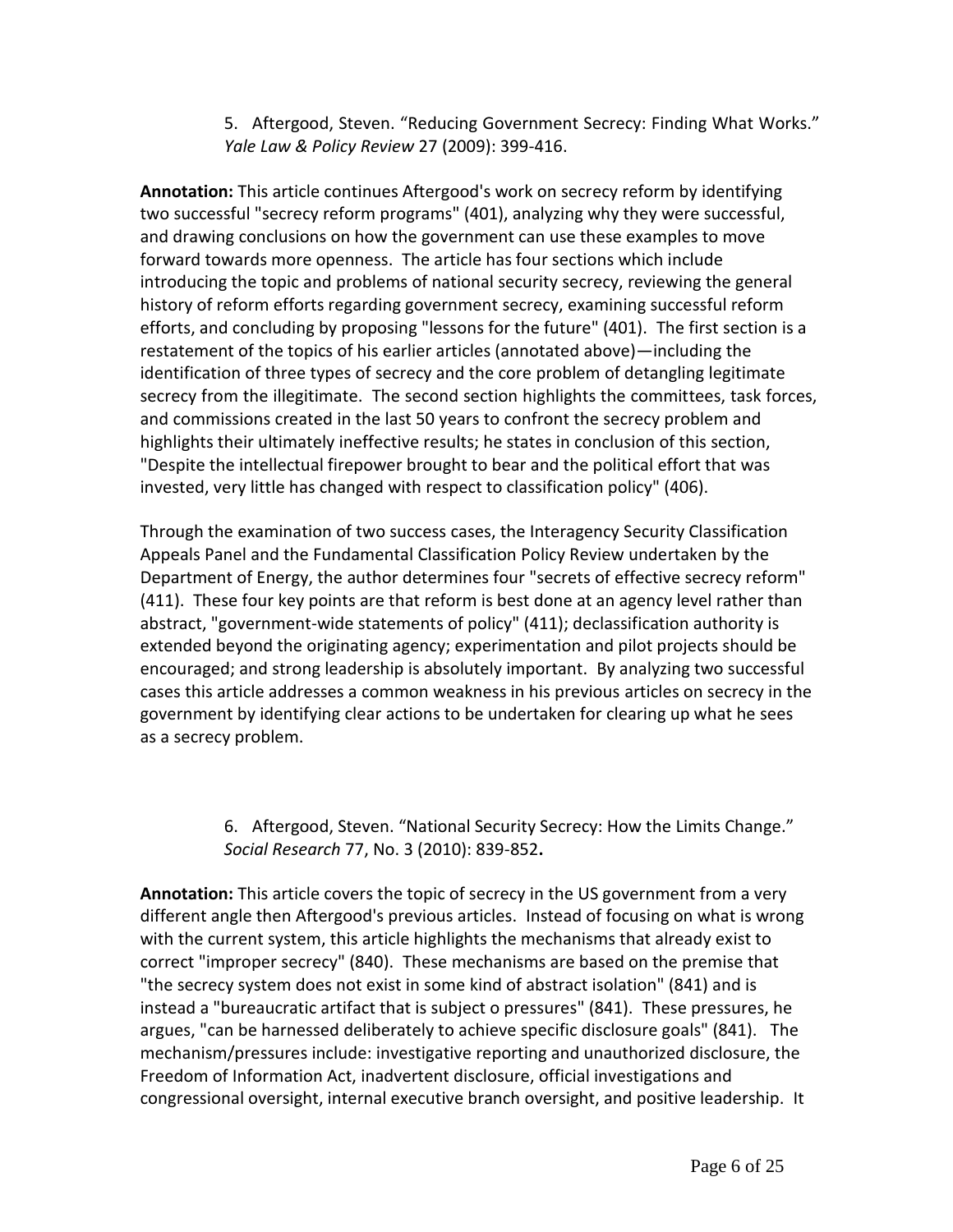is interesting to consider how these mechanisms may or may not exist in organizations other than governments and important to think about how they might affect organizational policies for the handling of security classified information.

#### 7. Australia Law Reform Commission. *Protecting Classified and Security Sensitive Information – Discussion Paper 67.* (2004).

**Annotation:** A commission was formed to identify "measures to protect classified and security sensitive information in the course of investigations and proceedings" (5) and this is the final report on that inquiry. The paper notes that their main challenge as they perceived it "is to develop mechanisms capable of reconciling, so far as possible, the tension between disclosure in the interests of fair and effective legal proceedings, and non-disclosure in the interests of national security" (10). It has three sections. Part A introduces concept of classifying information, the different categories, consequences that flow when info is classified. Part B considers the handling and protection of classified and security sensitive info in general administrative contexts, and the structure, content and enforceability of the PSM (Protective Security Manual) as well as review some administrative aspects of security clearance processes. Part C reviews principles of fair trials, methods in courts and tribunals to determine whether to restrict access to classified or security sensitive info to the public/parties involved, and techniques used by court and tribunals in other nations and if they could use them in Australia.

Of particular interest to the topic of policies for handling security classified information are the proposals made by the commission regarding improvements of content and enforceability of policies, programs for regularized reviewing classified material, and suggestions for automatic declassification. The reasoning and background of these topics are discussed in Part B of the report. The commission notes that most security classified documents need only be classified for a certain amount of time, and after they should be de-classified (or reclassified), however this regularly does not happen. The resulting proliferation of over-classified documents is "not good administrative practice and may contribute to a culture in which classified information is not adequately protected" (89). To ease this burden the commission recommends a hybrid system of regular review and automatic declassification—this kind of system, it mentions, is already followed by the US and Canadian governments (89-92).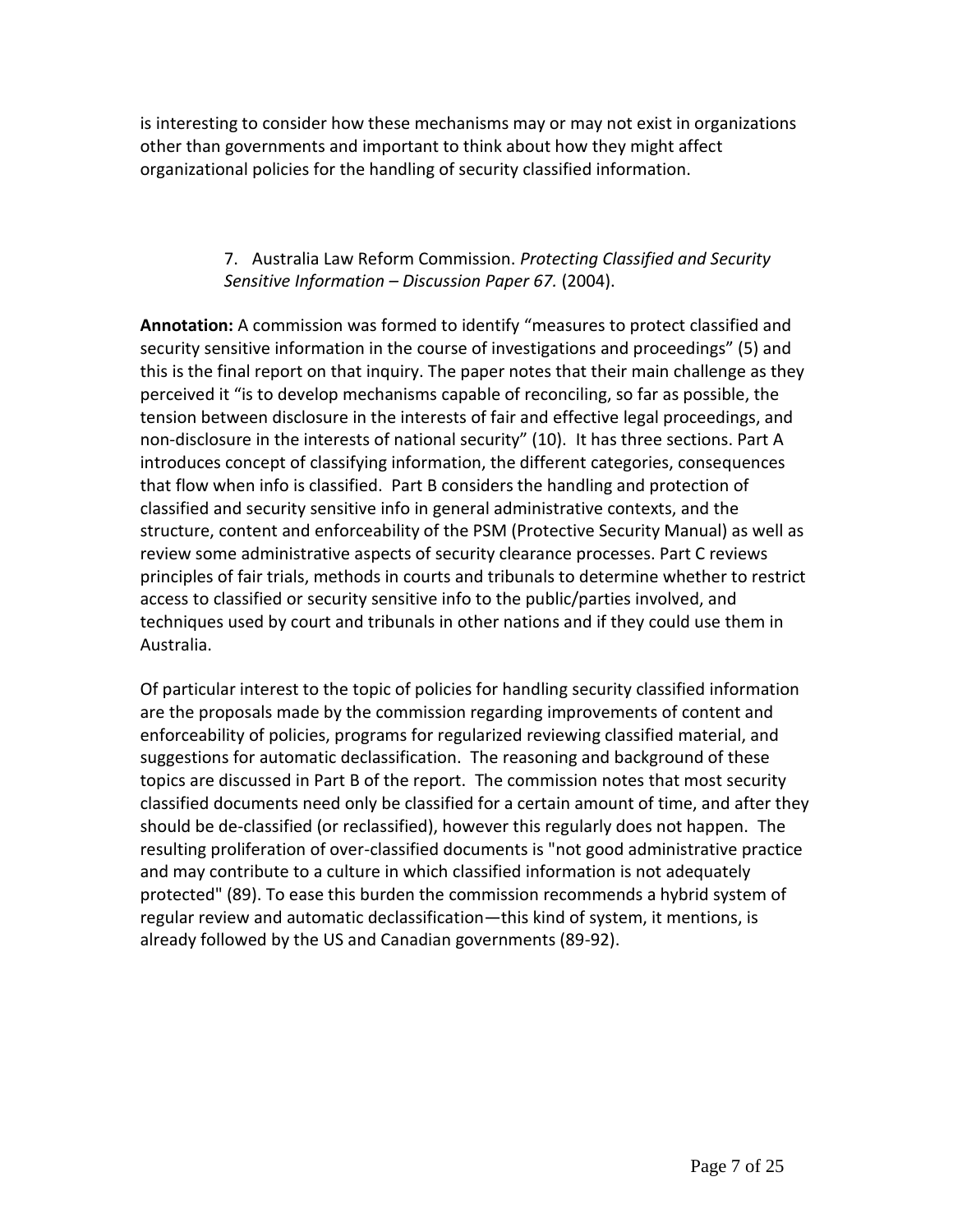8. Bennet, Gill. "Declassification and Release Policies of the UK's Intelligence Agencies." *British Intelligence in the Twentieth Century (2002): 22-32.*

**Abstract:** This study sets out the declassification and release policies of the three principal UK intelligence bodies – the Security Service (MI5), the Secret Intelligence Service (MI6) and Government Communications Headquarters (GCHQ) – in regard to their archives. It sets out the legislative and administrative framework for the release or retention of Intelligence records, and explains that the agencies' declassification and release policies are all based on the imperative of protecting sources and methods. Where their policies differ – for example, both MI5 and GCHQ release records to the Public Record Office, while SIS does not – the reason can be found in the differing nature of their functions and operating methods.

**Annotation:** The key point of this article is to explain that the declassification and release policies of MI5, MI6 and GCHQ differ because each organization has different functions and methods. In the course of this explanation the article also touches on the tension that exists between security classified information and privacy of individuals/personnel. Although information may no longer need to be considered classified in order to protect the organization or government, it may need to retain secrecy because making it public would impose on an individual's right to privacy. Additionally, the article draws out issues related to processes of review and release—most especially, how slow the process is. Overall, the article stays away from strong arguments for or against current practices, simply attempting to give explanation to why it is the way it is. This neutral approach leaves the reader with several implicit questions to answer. Questions like how different functions and methods can be accounted for in policy, how policy can account for both while still maintaining the principles of accountability and transparency and how can the review and release process be changed for better?

> 9. Castaner, Gustavo. "Description of Archival Holdings of the International Monetary Fund and the Project to Make Descriptions Available Online." *Tehnični in vsebinski problemi klasičnega in elektronskega arhiviranja* (2014): 311-321.

**Abstract:** The Archives of the International Monetary Fund have successfully conducted an ambitious project to produce standardized description of the archival holdings of the institution and make these descriptions widely available online through the use of the software Adlib. This paper will examine the different steps that made this project possible, the lessons learned during the process and the way forward for this excellent project. The views expressed in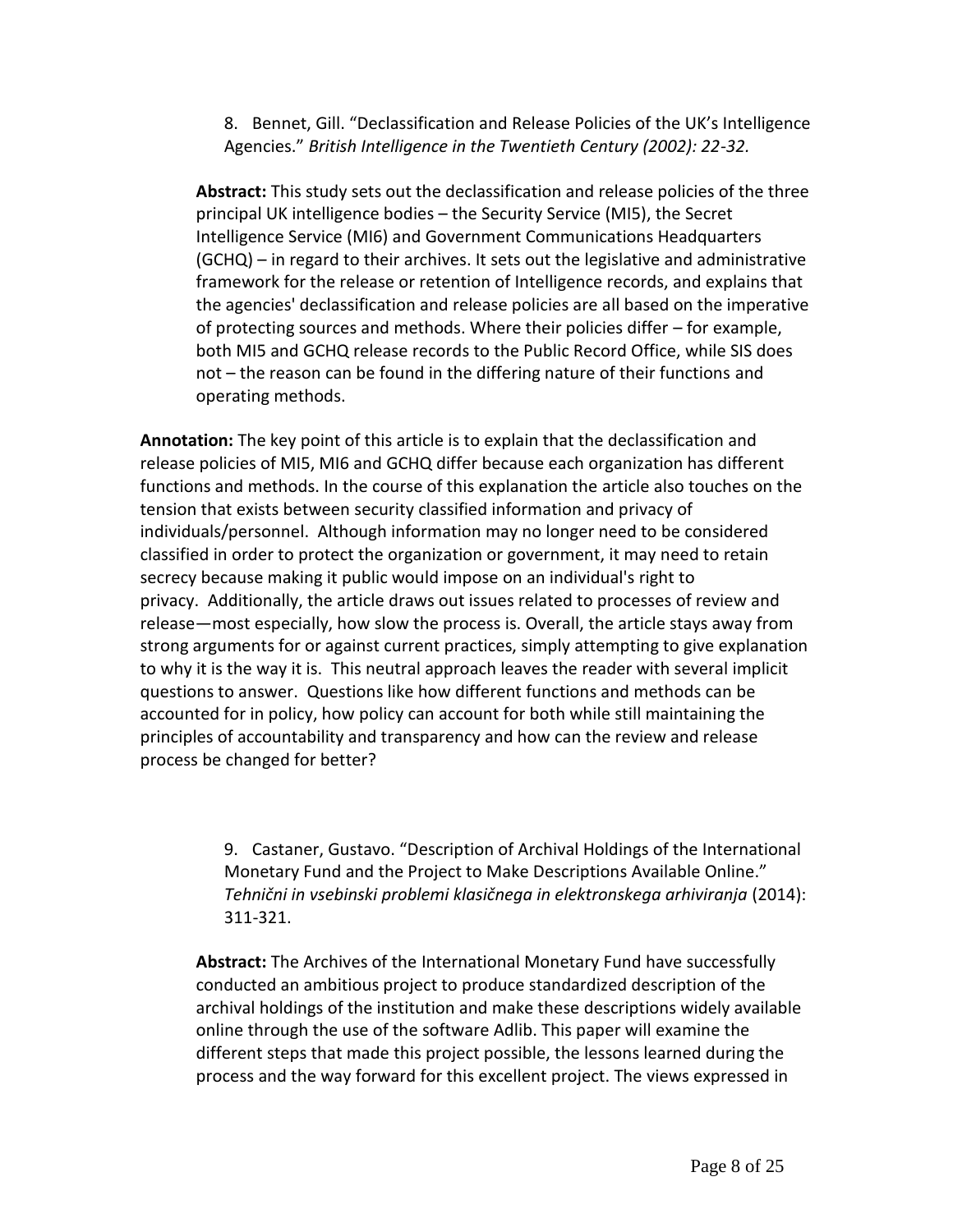this article are the author's own and in no way reflect the views of the Council of the European Union.

**Annotation:** In the IMF's endeavor to create greater transparency, it was found by external organizations and other stakeholders that having the records available was not equal to access. In answer to this problem, a large project to digitize records and make standardized descriptions available online was undertaken. One of the major issues encountered in this project was in dealing with continued additions to the current descriptions--this frequently occurred as new records were declassified under the new, and changing, transparency guidelines. The process of declassification was "a thorny problem for the IMF given the often confidential nature of the information..."(320) and as a result of this project it was highly recommended that the IMF's current declassification processes be streamlined. A thorough look into how the process might be streamlined and what the impacts of that may be would be interesting for further research.

> 10. Cosenza, Isabella. "Open Justice and National Security Cases: The ALRC Inquiry into Protecting Classified and Security Sensitive Information." *Reform*  84 (2004): 50-54, 71**.**

**Abstract**: Ongoing debate about reconciling the need for open justice and fair trials with the legitimate need for protecting classified and security sensitive information - ALRC's challenge to improve existing system.

**Annotation:** This article is a review and criticism of the ALRC inquiry (the results of which are annotated above). It notes that the key challenge for the ALRC was "to...improve the existing system, by devising mechanisms (or clearly articulating and consolidating existing mechanisms) that better reconcile the various competing public and individual interests" (50). The author highlights several court cases both in Australia and abroad that demonstrate the issue surrounding the presentation of confidential information as evidence in courts as lead in for explaining the need for a pre-trial mechanism that would identify and deal with he possible disclosure of material in court proceedings. She notes that in the Discussion Paper 67 provided by the ALRC this mechanism would be a proposed legislative Act and shows how similar laws in Canada and the US compare. Ultimately, she is hopeful that the Act will move from proposal to reality as this will aid in the integrity of the system and help insure "fair trials and open justice" (54).

The impact created by poorly thought of mechanisms and policies for handling security classified information are made especially clear in the research exploring tensions between State and individuals in court proceedings, however, these tensions exist in any organization where security classified information is regularly kept. How the individual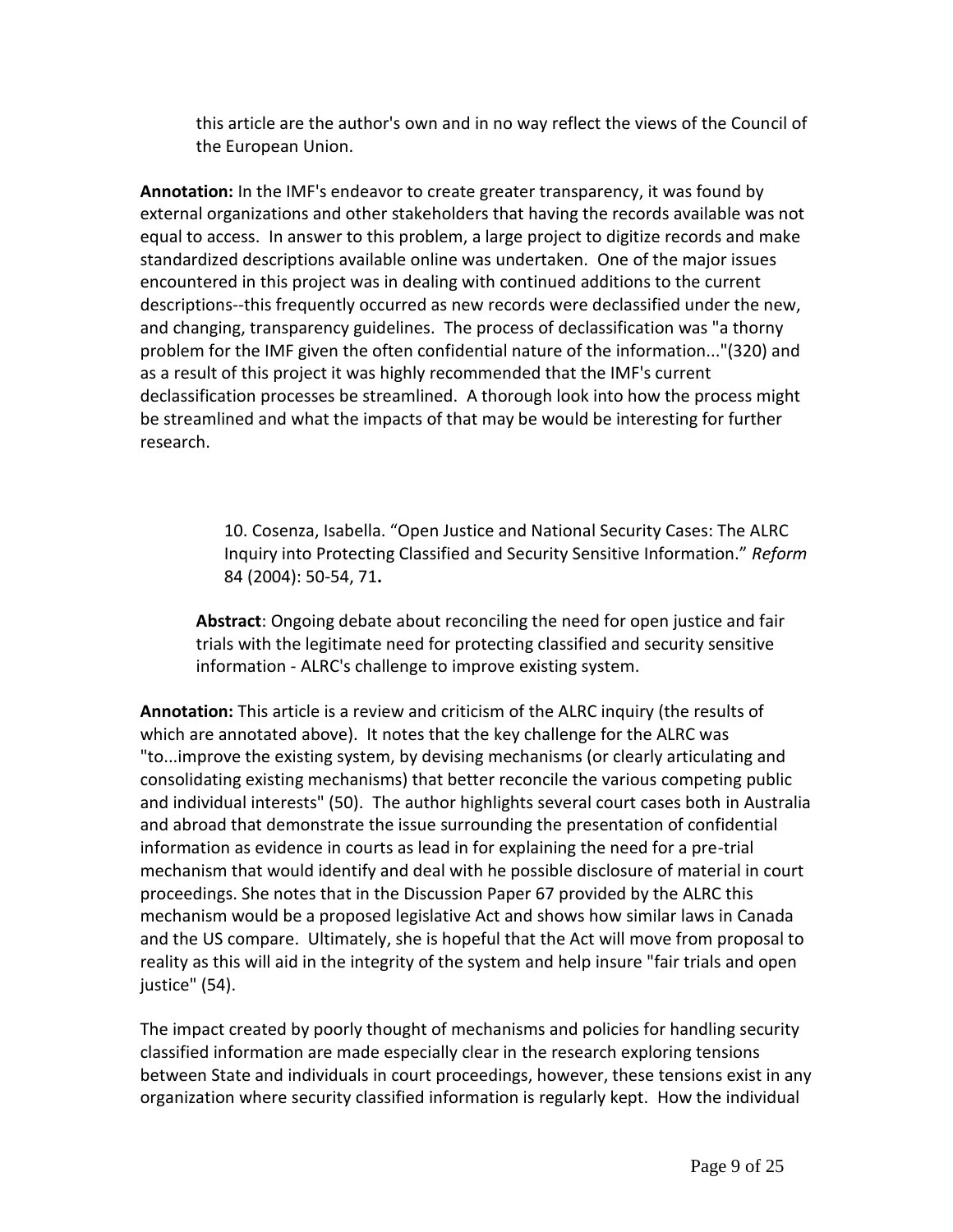right to access information can be balanced with the right of an organization to keep confidentiality is an important question to consider. The mechanisms used by governments may be a good model for other types of organizations.

> 11. David, James. "Two Steps Forward, One Step Back: Mixed Progress Under the Automatic/Systematic Declassification Review Program." *American Archivist* 70 (2007): 219-251.

**Abstract**: Executive Order (E.O.) 12958, signed by President William Clinton in April 1995, dramatically changed the declassification procedure for executive branch records.1 It created for the first time a process to open quickly huge numbers of records dating to World War II. The program has enjoyed mixed success. Many records locked away in vaults for years are finally being reviewed, and, overall, a fairly large percentage of them are actually being declassified. Many high-level documents, however, have been exempted from the process, and major problems hamper public access to the records actually declassified.

**Annotation**: This article provides a thorough overview of the Executive Orders signed in the US regarding automatic and systematic declassification of records, with particular focus on E.O. 12958 which was the most recent large-scale attempt to create a review program for declassification. The article then evaluates the effectiveness of the program created by this Executive Order, identifying specific problems with the program, and finishes with several recommendations to improve the program and increase awareness/advocacy on the topic of government declassification. One of the key issues identified is the number of exceptions to declassification review—which includes only records National Security Information and Sensitive Compartmented Information, but not information classified under the Atomic Energy Act and only records appraised as permanent in an approved record schedule by NARA.

The article provides seven specific recommendations for improvement of the declassification review program. One, that annual summaries of what has been reviewed, their current location, and when they will be transferred to the National Archives should be made publicly available. Two, "information about all exemptions should be made public" (247). Three, redaction rather than a pass-fail system should be used. Four, NARA should be given more declassification authority. Five, records should be transferred to the NA more quickly. Six, "estimates of the quantities of permanent, temporary, unappraised, and pending-reappraisal classified records" (248) should be made publicly available. Lastly, the NA and presidential libraries need to be more transparent about what has been processed and what has not. Through the seven recommendations it is made clear that author believes transparency of the declassification process to the public is absolutely necessary to a successful review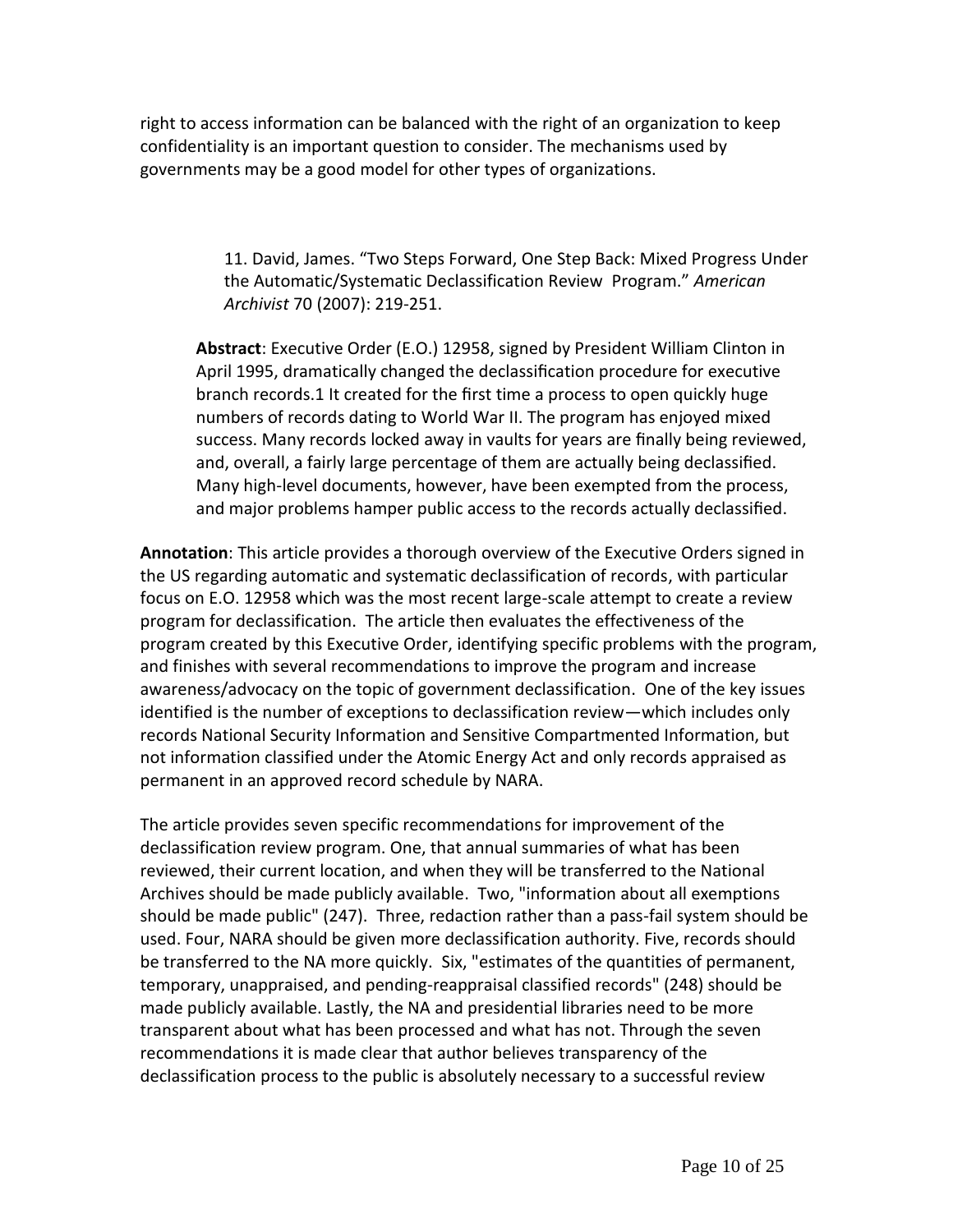program. Further, the article argues that not only does more need to be done about the review process, but public awareness of the issue itself needs to be increased.

Highlighted by this deep exploration of the declassification review program created by the 1995 E.O. is the many, and varied, difficulties in either automatic or systematic declassification policies for large organizations with many different functions and, therefore, many different needs regarding declassification.

> 12. David, James. "Can we Finally See those Records? An Update on the Automatic/Systematic Declassification Review Program." *American Archivist*  76, No. 2 (2013): 415-437.

**Abstract:** Executive Order (E.O.) 12958, signed by President William Clinton in April 1995, established an unprecedented declassification procedure designed to release quickly massive numbers of executive branch records dating back to World War II. The program encountered numerous problems, however, and subsequent executive orders pushed back deadlines and created new grounds to exempt records from its operation. Relatively few high-level records have been released and made available to the public. However, modifications to the program made by E.O. 13526 in 2009 and changes proposed by the Public Interest Declassification Board in 2012 will make important progress in reversing this situation.

**Annotation:** This article is an update written 5 years after the first article, "Two Steps Forward: One Step Back" (annotated above) focusing on developments that have happened since 2007, including the signing of a new E.O in 2009. The first few pages succinctly recount the history and initial problems with the declassification review program that were put forth in the earlier paper. Then the author moves to the 2009 E.O. signed by Obama, which instigated a number of changes to the program including eliminating the deadline aspect and the creation of the National Declassification Center. The article continues its evaluation of the program, stating that is somewhat unclear how successful the review program has been due to a lack of records about the process in the various departments and the lack of standard measurements when quantities of declassified records were counted. The author follows this discussion of issues by summarizing recommendations for improvement of the program that have been made by the Public Interest Declassification Board in a 2012 report. The article concludes that the program has "enjoyed mixed success" (434), with deadlines being continuously pushed back and noting that most records released have only been lower-level. Like the first article, it calls for increased public involvement and understanding. The article is helpful in understanding not only the specific case of the US's automatic/systematic declassification review program, but in analyzing how such programs succeed and fail.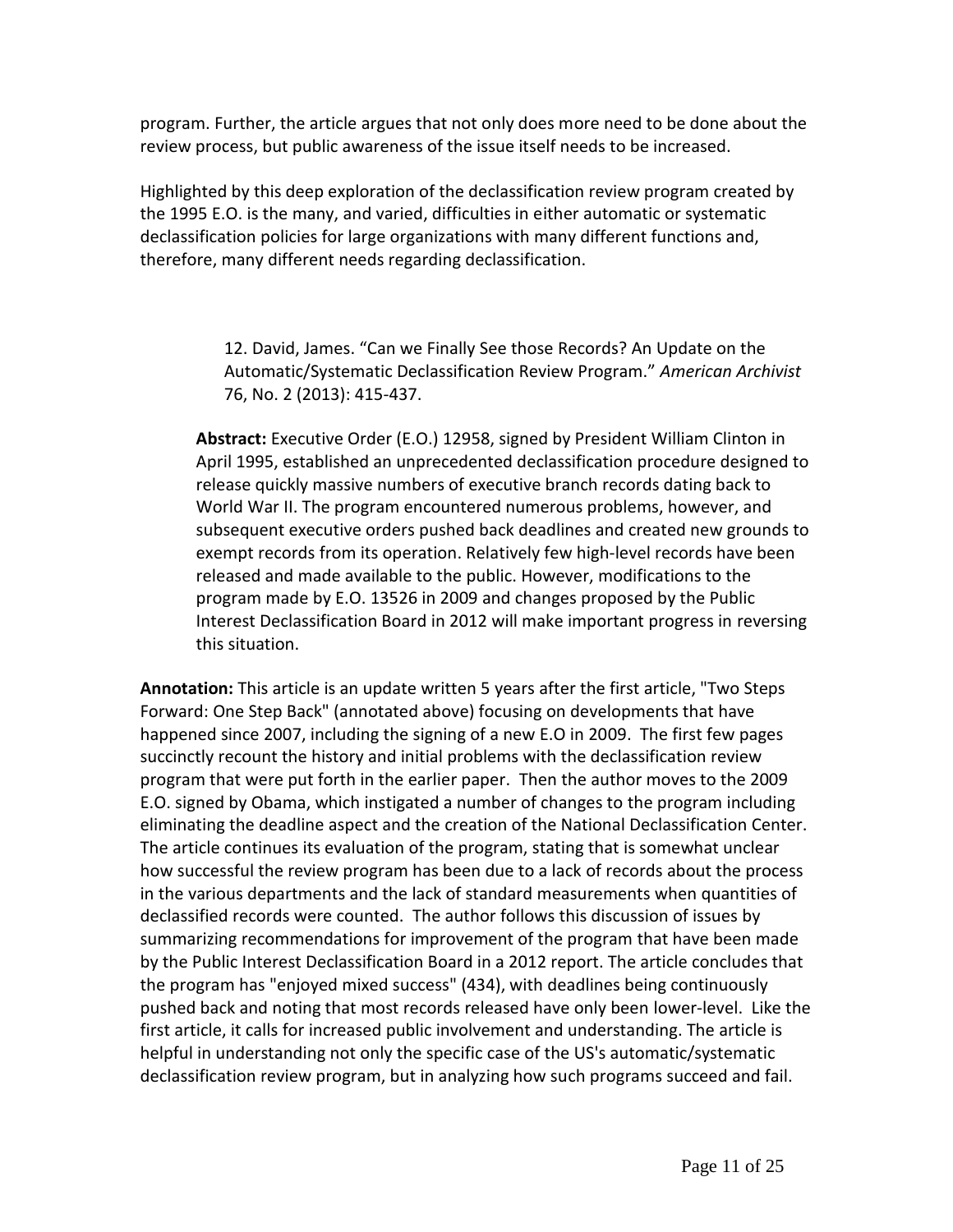13. Dikker Hupkes, Sander D. "Protection and Effective Functioning of International Organizations." *Secure Haven,* Final Report of WP 1110 International Institutional Law (2009).

**Annotation:** This is a report focusing on the legal systems surrounding international organizations, with a particular focus on the Secure Haven project and international organizations (IOs) based in the Netherlands. The report starts with an introduction, followed by three parts: the legal systems of privileges and immunities, legal questions concerning the premises of international organizations in a secure haven, and questions concerning the duty to protect international organizations. These questions are especially framed in order to highlight roles and relationships between international organizations and their host countries. Most pertinent to this annotated bibliography is the introduction in which the definition, classification, and legal status of international organizations is discussed in depth, including the rights, duties, privileges, and immunities of IOs.

Summarizing the definition and characteristics of an IO created by the 2003 International Law Commission the paper points out four main characteristics of an IO: that it is established through international agreements, must between concluded between states and/or other IOs, it must be governed by international law, and must have at least one organ with a distinct will (10-12). Although IOs must share these four traits, every organization is different in many ways; this paper provides multiple possible classifications, by function, according to membership, subject matter, supranational vs. Intergovernmental, and many more. By acknowledging and understanding these many varied types of IOs we can better "analyze the different needs, rights and obligations concerned with the specific categories" (15). In creating policies in an international organization it is important to understand the organization's relationship with various legal entities as well as the functions and purpose of an organization—it cannot be a case of one size fits all.

> 14. Haight, David. "Declassification of Presidential Papers: The Eisenhower Library's Experience." *Provenance* 7, No. 2 (1989): 33-53.

**Abstract:** In 1972, eleven years after Dwight D. Eisenhower left the White House, archivists at the Eisenhower Library began processing his high-level presidential papers. The library submitted its first mandatory declassification review request to United States government agencies in 1973; sixteen years later this declassification process continues with no completion date in sight. The Eisenhower Library's experience demonstrates that declassifying recent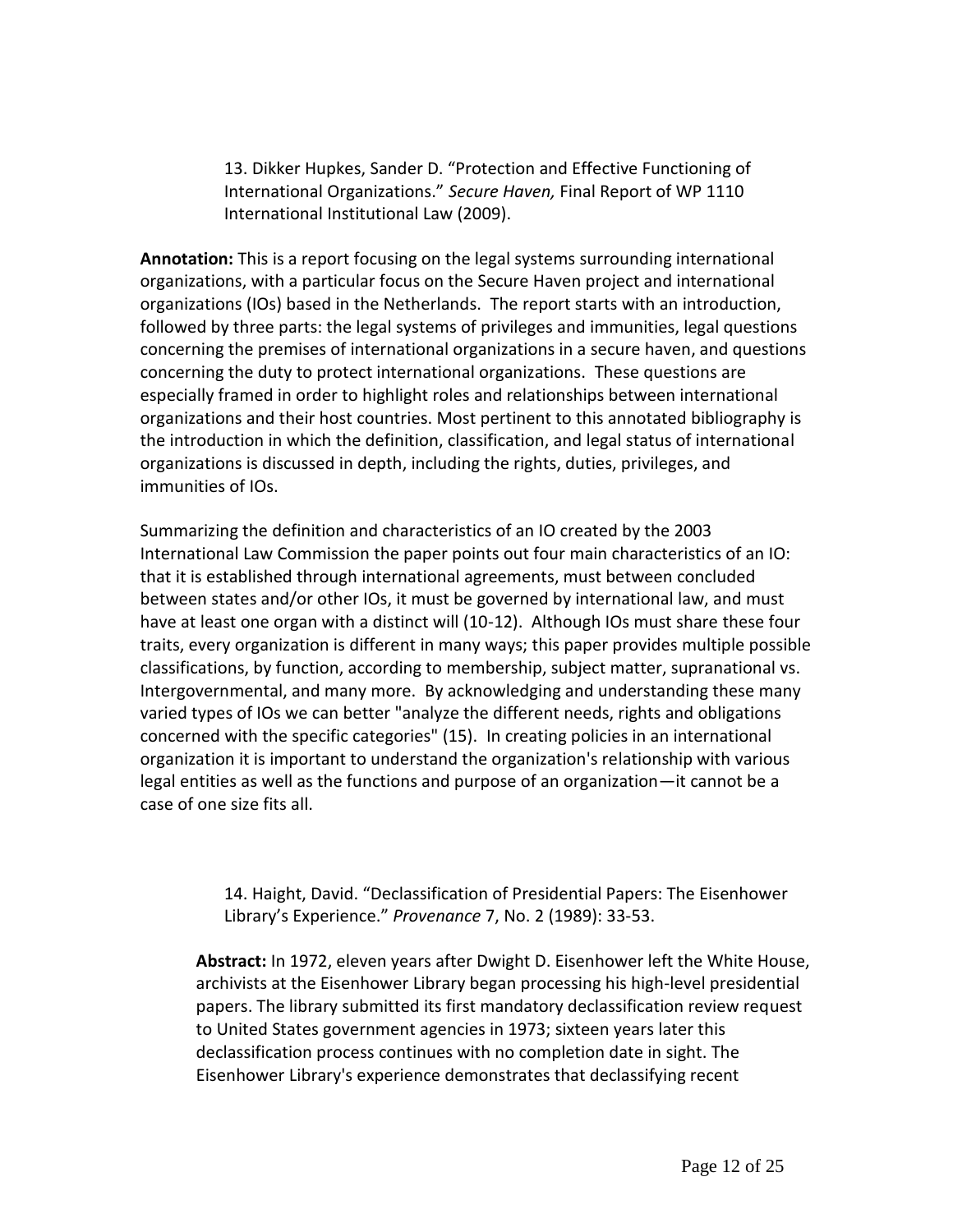presidential papers is difficult, expensive, and often frustrating both for the requestor and the library.

**Annotation:** Somewhat historic in nature, due to having been written in 1989 with direct focus on the declassification review program created by now superseded executive orders, this paper focuses on the practicalities of declassification in the context of a US presidential library. In the program as it existed then, it was necessary that materials be considered page-by-page and therefore all personnel working on the materials had to have TOP SECRET clearance themselves. The program was clearly cumbersome, and as stated in the article, "the mandatory review system involves a large investment of time by library and agency personnel alike" (41). The article asks, "Are there any viable alternatives to the expensive mandatory review system?" (50) and follows with a few suggestions, such as on-site systematic review and increased systematic review from agencies like the National Archives.

The article is particularly interesting to read in combination with James David's 2007 and 2013 articles (annotated above) which also focus on the declassification review system of the US based on executive orders. Together they create a timeline of change in the review system from the page-by-page review based on request described in this article to the much larger-scale program describe in David's more recent articles. Both authors conclude that the program(s) they describe are a mixed success, so one must wonder if a mixed success is 'good enough?' How could these programs be further improved?

> 15. Hooten, B. Todd. "How Many Ways Can 'Classified' be Said?" (paper presented at inForum, Darwin, 2011), available at [http://members.rimpa.com.au/lib/StaticContent/StaticPages/pubs/nat/inFor](http://members.rimpa.com.au/lib/StaticContent/StaticPages/pubs/nat/inForum2011/HootenPaper.pdf. ) [um2011/HootenPaper.pdf.](http://members.rimpa.com.au/lib/StaticContent/StaticPages/pubs/nat/inForum2011/HootenPaper.pdf. )

**Abstract:** This paper speaks directly about classification and declassification of information, but it is not a paper about the process of classification and declassification. It uses these subjects and examples of some policies governing these types of information to bring to the attention of the reader (audience?) some considerations when writing, rewriting or amending policies. It begins with a very brief summation of the United States' classification system under the control of the President and illustrates the difference between "Classified" and "Sensitive But Unclassified" information as well as highlighting the major differences between the policies guiding the handling of these types of policies. Also, there will be examples of how the IMF and The World Bank archives are working together to make things as clear and concise as possible for each other. It is meant solely as a means of making aware some of the benefits of clearly written, consistent policies and the frustrations that can arise due to the lack of harmonization in their design.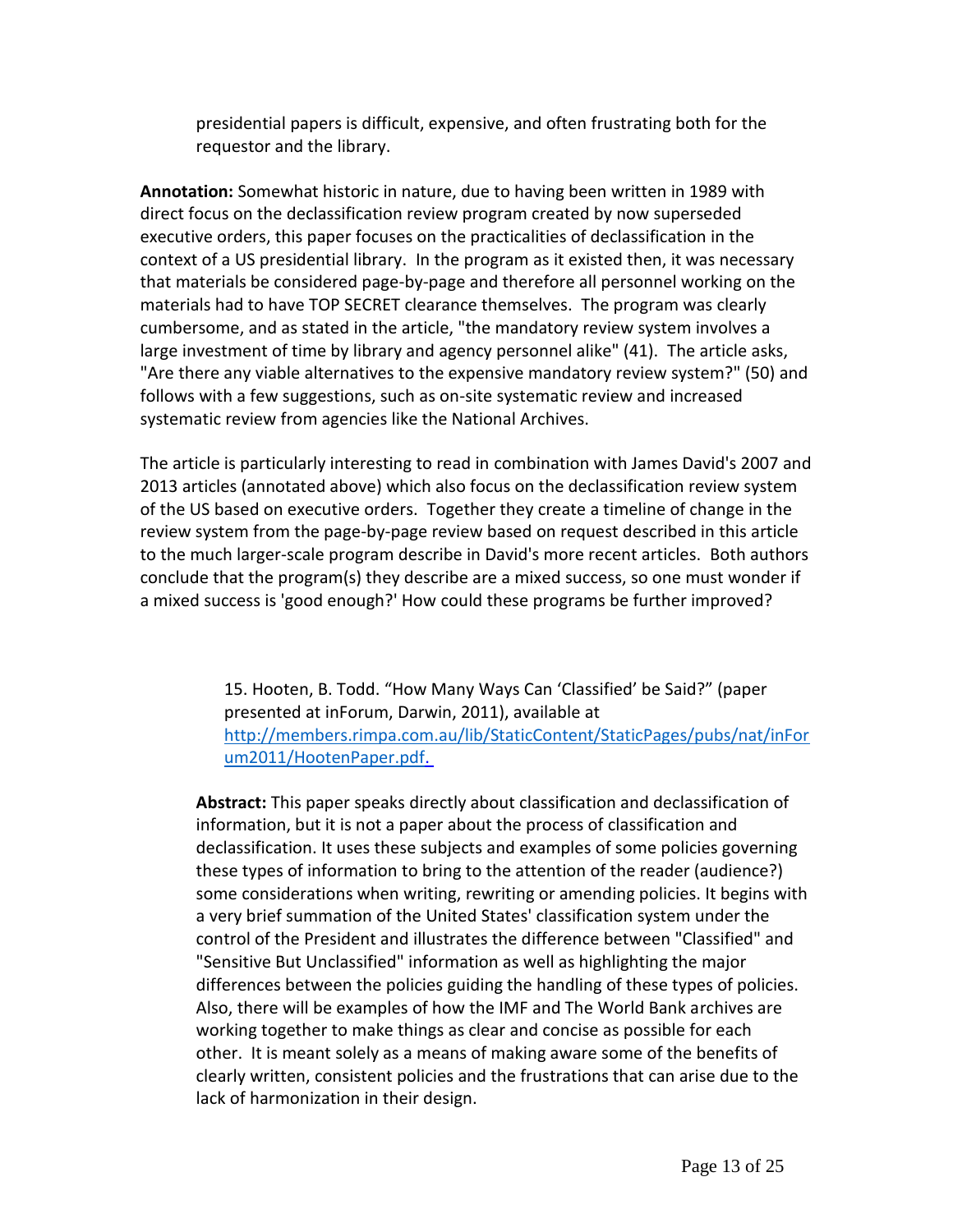**Annotation:** Drawing on examples from both government and international organization Hooten points out major issues regarding policies for handling classified information. Poorly defined terms, especially regarding terms like "Sensitive But Unclassified" or "Official Use Only" and conflicting or confusing policies within an organization are the main problems explained. Hooten argues that sharing policy information, increased policy instruction for implementation, and "sharing of certain institutional knowledge" (6) would begin to address these issues and should be considered by policy makers.

> 16. Kastenhofer, Julia and Katuu, Shadrack. "Declassification: A Clouded Environment." *Archives and Records: The Journal of the Archives and Records Association* 37, Iss. 2 (2016).

**Abstract:** Declassification is the process of removing restrictions from a record based on the presumption that the information is no longer sensitive. It is a vital part of archival work that has until now been neglected in archival research. The majority of academic journal articles on classification and declassification focus on the political aspects of declassification. Discussions about the mechanics of declassification on the other hand concern themselves with the practical processes of how to declassify information. This article explores the mechanics of declassification in the context of Inter-governmental Organisations (IGOs) in order to enrich the discussion on declassification, politics and mechanics inclusive, by analysing the declassification procedures of five IGOs.

**Annotation:** This article considers declassification processes and issues in intergovernmental organizations (IGOs) and presents a case study of the declassification procedures of five IGOs. The special status of intergovernmental organizations renders declassification activities in IGOs different from that of state-based organizations. Declassification is part of what the authors refer to as the "records sensitivity lifecycle" (RSL), beginning with classification and ending with declassification. The authors note that "good classification practice includes indicating a date or event when the classification is no longer necessary based on the reasoning that no information needs to remain classified indefinitely" (4). The article refers to Steven Aftergood's three types of government secrecy: justifiable national security secrecy, political secrecy (classifying for political advantage), and bureaucratic secrecy (classifying for professional or organizational advantage).

The authors identify two types of declassification processes, systematic and ad-hoc. For both, there are six common stages of declassification: trigger, identification of records for declassification, preparation, decision, implementation, and notification (9). In adhoc systems, a further step in some organizations may include the appeals process. In their case study of declassification processes of five IGOs, the authors note that all of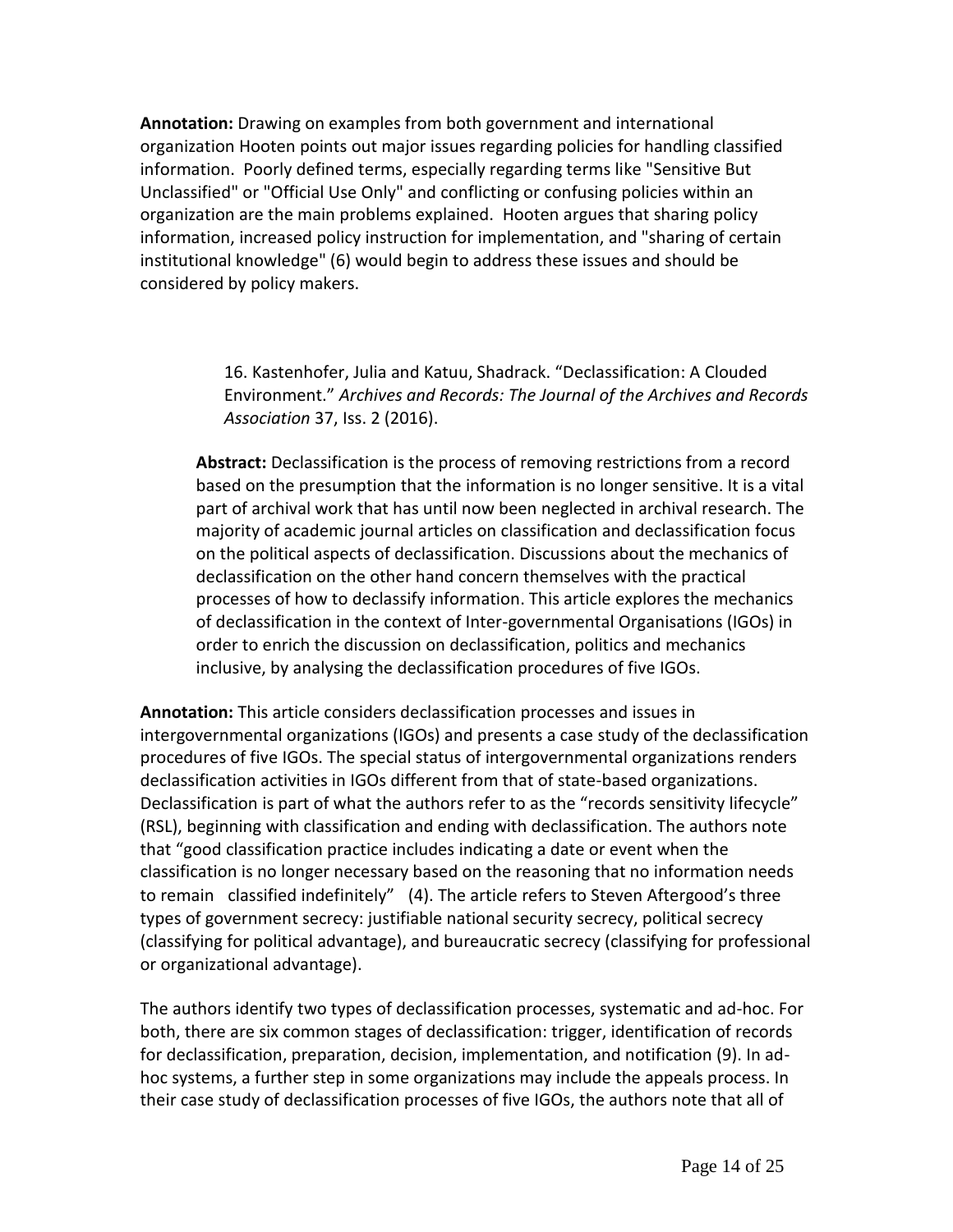the IGOs possess a set of defined exemptions to declassification. The archives play a role in declassification, but that role varies across organizations. The work distribution and authority structures also vary across organizations. In some IGOs, the decision for declassification rests with a committee or with experts in nation state members, while in others, the originating office decides whether records may be declassified. The authors describe various methods for declassification review, but advocate for a riskmanagement approach based on Greene and Meisner's advocacy for 'use [as] the end of all archival effort' (18). That said, the authors note that declassification is a separate administrative issue from access, and that the two activities are not synonymous. Issues with declassification include its time-consuming nature and difficulties in decisionmaking, including when exemptions are too vague or too detailed or when records have multiple provenance. Declassification decisions may be based on subject, age or geography. The benefits of declassification include increased access, transparency and accountability.

> 17. Kosar, K. R. and Library of Congress Washington DC Congressional Research Service. *Classified information policy and executive order 13526.*  Library of Congress, 2010**.**

**Annotation:** This report discusses the history, expenses, and agencies involved in managing United States national classified information policy, focusing particularly on E.O. 13526, the basis for much of the current policy. The report also looks at the Reducing Over-Classification Act issued a year later. The author describes classified information policy as "a range of federal governmental practices that aim to restrict access to information or documents on the grounds of national security" (2). National classified information policy has been established mainly through Executive Orders (E.O) by U.S. presidents (see Table 1, "Executive Orders on Classified Information, 1940-2010," 3), as well as by statutes to a lesser degree. E.Os usually establish who may classify information, the levels and categories of classification, who may access classified information, and declassification procedures. Interestingly, E.Os also prohibit the use of classification on specific grounds "to conceal violations of law, inefficiency, or administrative error; to prevent embarrassment to a person, organization, or agency; to restrain competition; or to prevent or delay the release of information that does not require protection in the interest of national security" (4). The Information Security Oversight Office estimates the cost of classified information policy in the billions (see Figure 1, p. 6). The report also notes the distinction between original classification and derivative classification (13).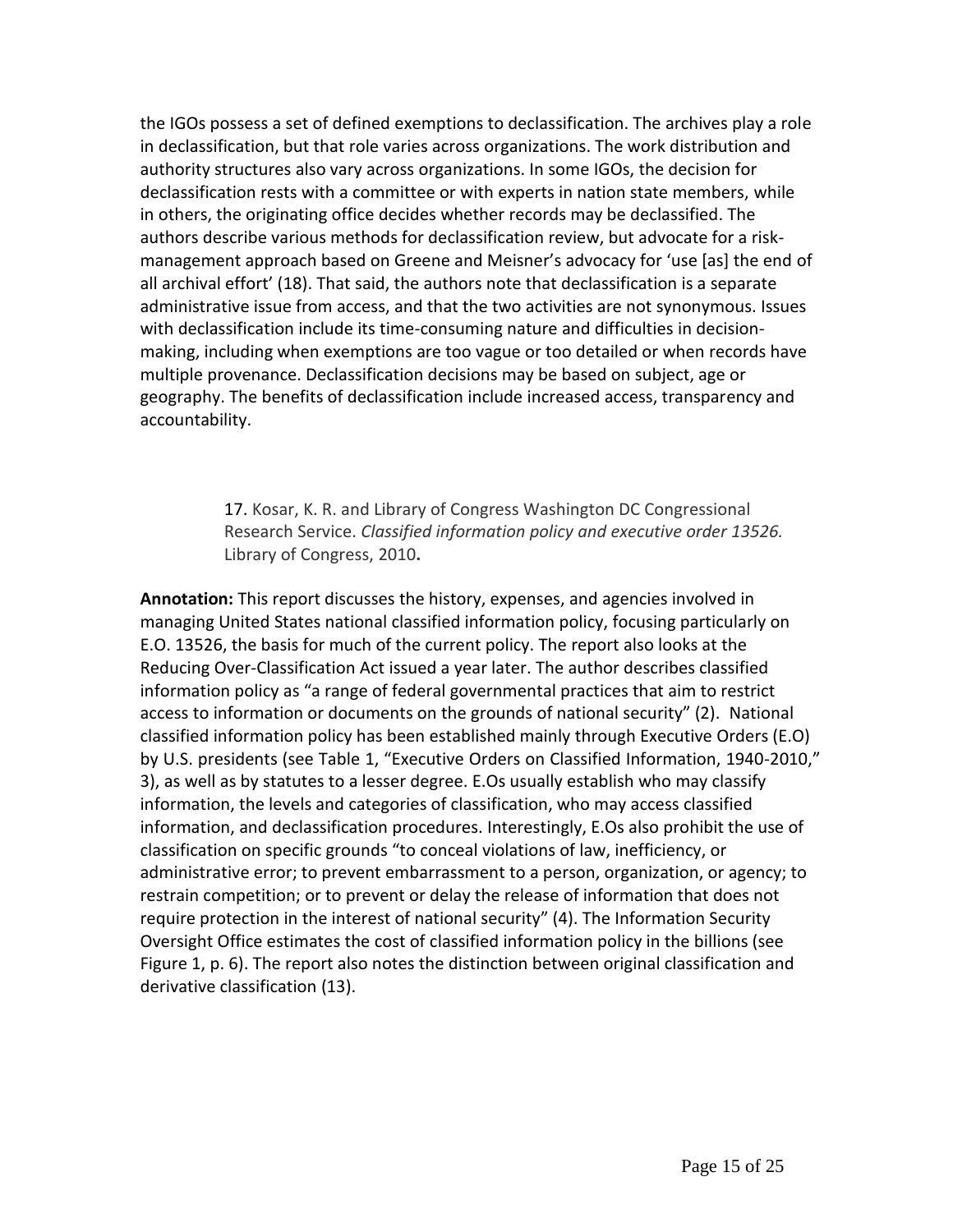18. Leyzorek, Michael. "A Missing Feature in Some Records Management Systems." *ARMA Records Management Quarterly* 32, No. 4 (Oct 1998): 46- 48.

**Abstract:** Many records and information management systems deal competently with the classification and organization of records and provide efficiently for their retrieval when needed and for their ultimate disposition. However, one critical operational requirement of such systems is often overlooked – namely, the protection of the information in those records, during their useful lives, from inadvertent or unauthorized release. Considering that timely and accurate information is a major resource of any organization, the failure to protect that resource from prying eyes is a serious omission. This article deals with this often overlooked requirement of an effective records and information management system.

**Annotation:** This short article argues that records and information management systems often focus on classification and organization, efficiency of retrieval, and disposition but usually overlook the protection of the information during their "useful life" (46). The author then outlines what he refers to as the "eight steps of information security" (46). These eight steps include determining what information is to be protected (and to what extent it needs protection), identifying who handles the information, defining how it is handled, defining procedures for protection, providing adequate access, balancing the security with operational effectiveness, developing controls and assigning responsibilities, and finally, developing training programs for employees.

In determining which information should be protected the author notes that "the fundamental assumption underlying the classification of any information as confidential, sensitive, or secret is that the release of such information to unauthorized individuals may cause harm or specific damage" (46). He further suggests that the failure of many security systems is defining 'harm' too vaguely and thereby classifying too many items. To help this the author suggests asking "what is the nature and extent of the damage, and how serious are the consequences of unauthorized disclosure?" (47) In defining the handling of records he argues the importance of charting specific procedures for "*all* record formats" (47). Though his list of example formats is a little dated he also points out that "electronic media present the most difficult problem because the information stored … is not as easily inspected as that stored on paper" (47). In his conclusion he makes his final argument, pointing out that the people involved are the most important part of information security and that records managers should "point out to company management the relationship between good employee morale and information security" (48).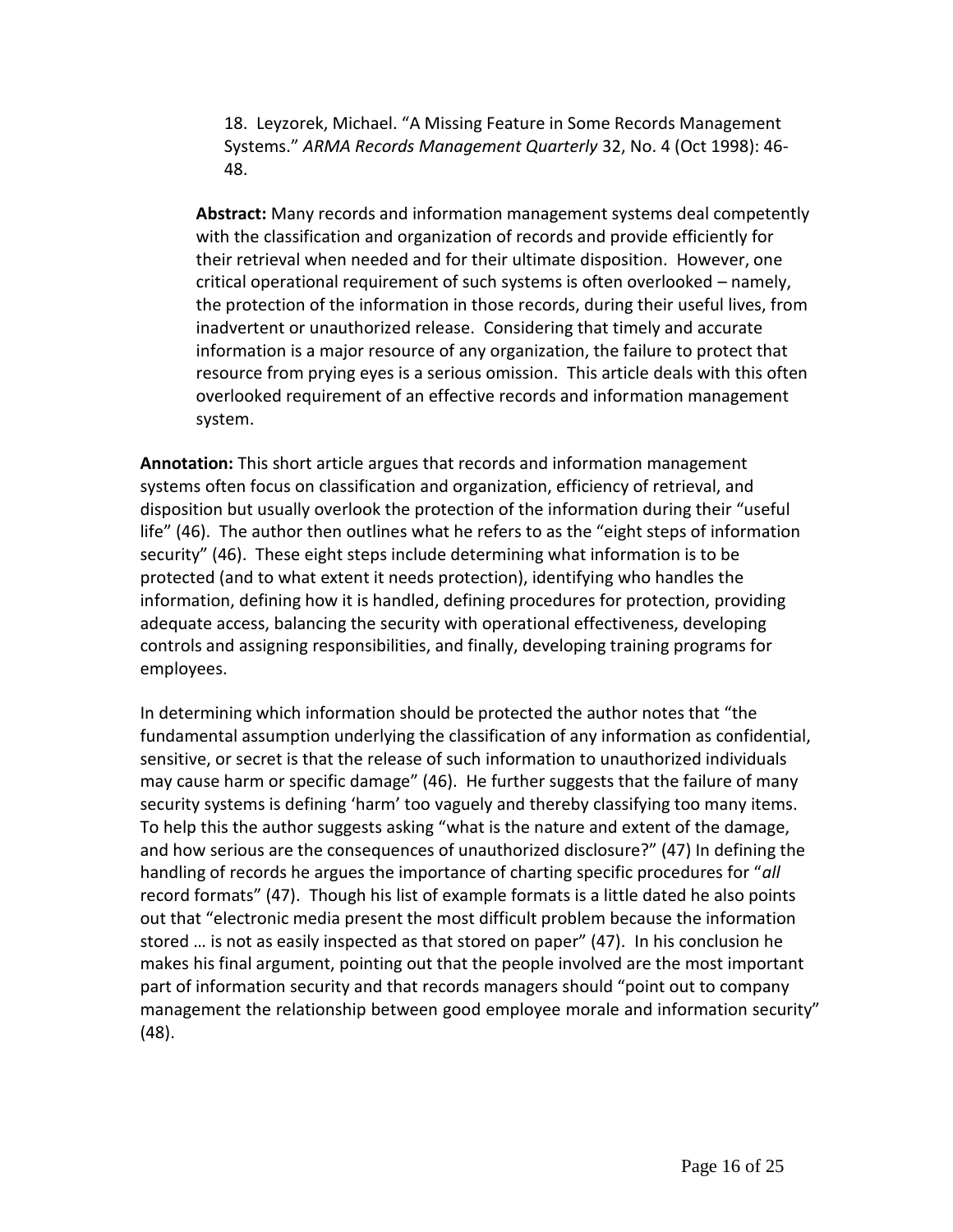19. Office of Inspector General, U.S. Department of State. *Office of the Secretary: Evaluation of Email Records Management and Cybersecurity Requirements*. May 2016. Retrieved at [https://www.washingtonpost.com/apps/g/page/politics/state-department](https://www.washingtonpost.com/apps/g/page/politics/state-department-report-on-clintons-email-practices/2039/?tid=a_inl. )[report-on-clintons-email-practices/2039/?tid=a\\_inl.](https://www.washingtonpost.com/apps/g/page/politics/state-department-report-on-clintons-email-practices/2039/?tid=a_inl. )

**Annotation:** This is a report from the Office of Inspector General created as a response to increasing concerns about "the use of non-Departmental systems to conduct official business, records preservation requirements, and Freedom of Information ACT (FOIA) compliance" (1) of several Secretaries of State in the US. The report reviews the relevant laws, regulations, and policies; assesses the effectiveness; evaluates compliance to the requirements; and, makes eight recommendations for future practice. The report concludes that "longstanding, systemic weaknesses related to electronic records and communications have existed," (42) and "the Department generally....have been slow to recognize and to manage effectively the legal requirements and cybersecurity risks associated with electronic data communications" (42). As a document investigating legality of certain actions undertaken by officials, it does not address the theory or reasoning behind the policies and laws, only if they were followed, and if they were not, why? Consequently, this leads to recommendations that are based on the creator/user experience (namely, more frequent contact between the Office of the Secretary and Office of Information Programs and Services in general, increased and more frequent training, and more briefings on changes) rather than the updating of policy or law.

> 20. Libicki, Martin C., Brian A. Jackson, David R. Frelinger, Beth E. Lachman, Cesse Cameron Ip and Nidhi Kalra. What Should Be Classified? A Framework with Application to the Global Force Management Data Initiative. Santa Monica, CA: RAND Corporation, 2010.

http://www.rand.org/pubs/monographs/MG989.html.

**Abstract**: For its operational planning and budget programming, the Department of Defense (DoD) needs frequent access to current, detailed data on authorized force structures for all the services. Having users aggregate this information themselves was difficult, time consuming, and error prone. Hence, DoD launched the Global Force Management Data Initiative (GFM DI). While most of the data from the GFM DI are unclassified, the fact that it facilitates data aggregation raised concerns about what a potential adversary might be able to do with access to it and whether it would be better to classify such data and store it exclusively on the secure network. The authors address this question by looking at why material should or should not be classified, concluding that classification is warranted only (1) if it reduces the amount of information available to adversaries, (2) if the information kept from adversaries would tell them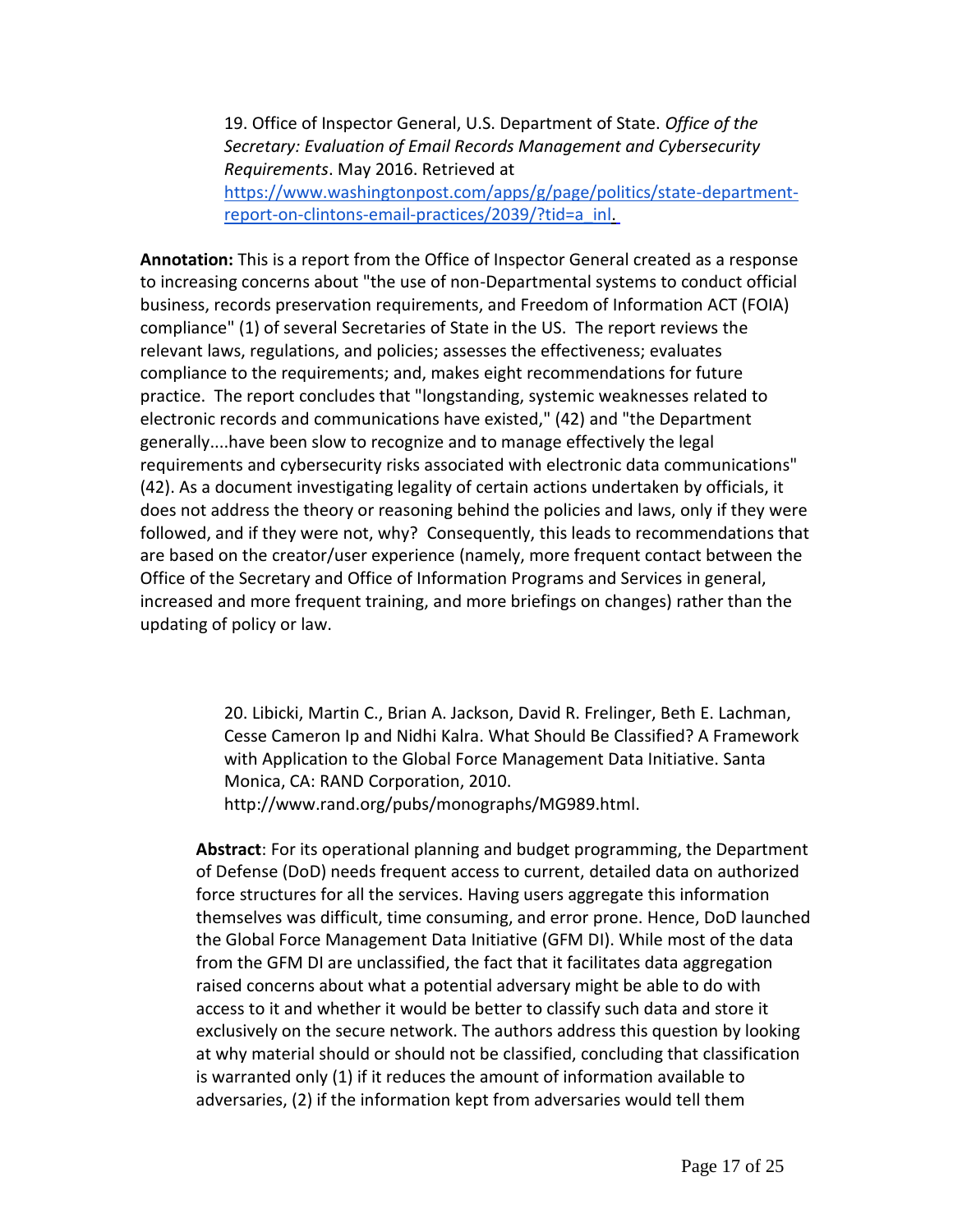something they did not know, (3) if they could make better decisions based on this information, and (4) if such decisions would harm the United States. Using this framework, the authors balance the risks GFM DI poses against the costs to DoD of not having this information readily available to its own analysts. The authors conclude that overall classification is not necessary but suggest that some limited subsets may warrant additional protection.

**Annotation:** The article addresses whether a type of military data known as forcestructure data should be stored only on a secure network, or whether it could be moved to an unsecure network. In order to answer the question, the author identifies a set of criteria for classifying information, then applies the criteria to the data in question. The study states that "the fundamental rationale behind classification [is] that there should be security benefits from applying it" (8). The author concludes that there are four criteria for classifying information: 1) whether classification "decrease[s] the amount of information going to potential state and nonstate adversaries"; whether "the additional information adversaries would have if it is not classified affect [meaningfully] what adversaries know"; "How likely is this change in knowledge to affect possible adversary decisions (and again, does it do so in ways that help the adversary)"; and whether "the decisions the adversary makes based on such knowledge damage U.S. national security" (xii). The author also notes that it is not always the content, but the context of a document or information that could render it classifiable. For example, information could be classified if it has been supplied by parties who expect the government to keep it secret, or because "how and where the government obtained it is sensitive" (1).

> 21. Lin, Herbert. "A Proposal to Reduce Government Overclassification of Information Related to National Security." *Journal of National Security Law and Policy* 7 (2014): 443-463.

**Abstract:** Lin explores the phenomenon of overclassification in American society and proposes a classification cost metric in order to create serious economic incentives to reduce classification. The metric would provide decision makers with a way to judge the relative importance of different classified documents and allow officials to classify documents on a more objective scale. The author relates a number of questions and answers relating to the underlying approach, the mechanics, budget and finance, and law and policy, thereby parsing out the strengths and weaknesses of his proposal.

**Annotation:** While many of the articles in this bibliography have centered around declassification, this article purposefully focuses on preventative measures rather than reactive. Citing the same problems as many of the declassification articles regarding the issues with organizations having too many classified documents the author asks how can we reduce "the amount of information that is classified in the first place" (446). This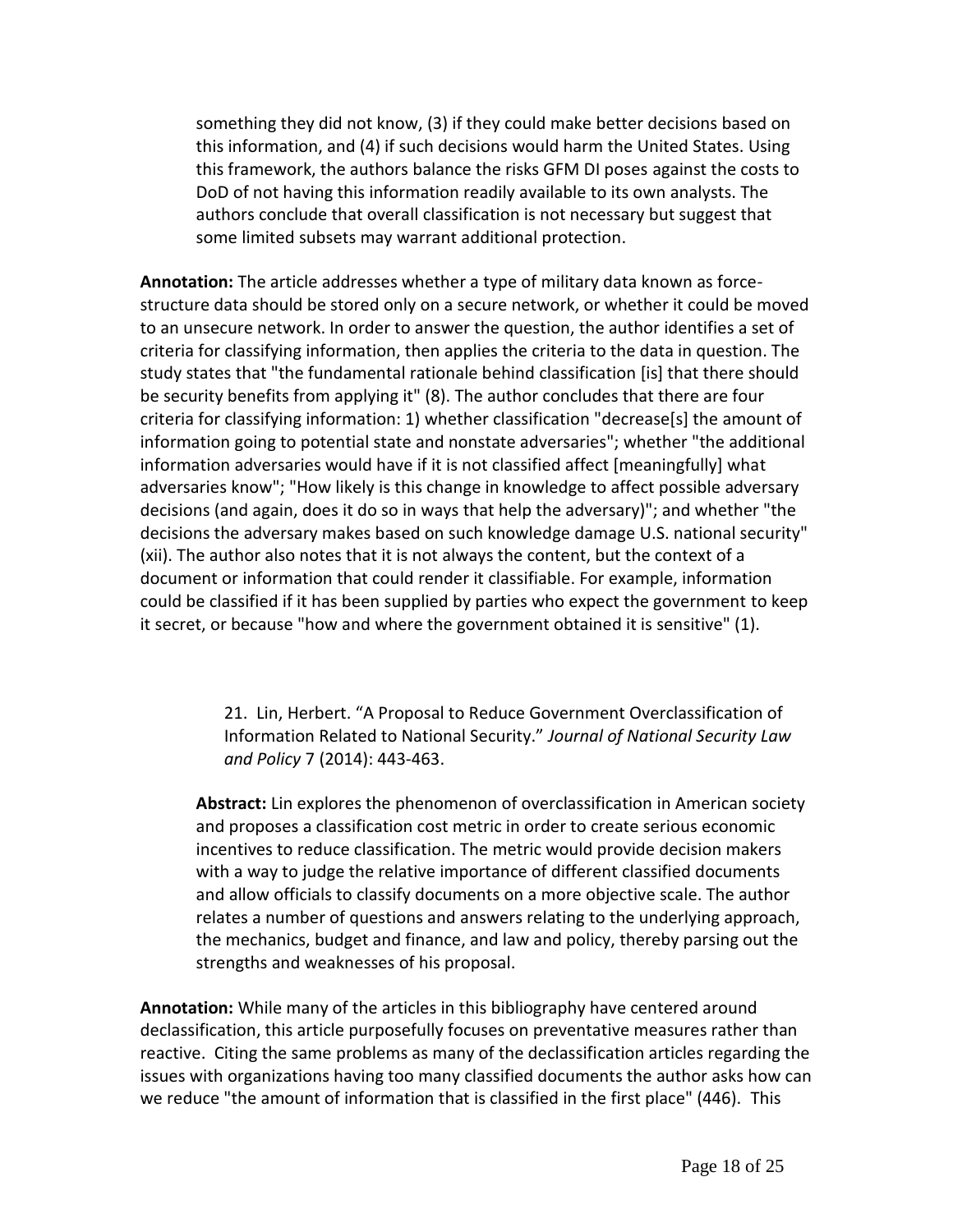approach highlights that the problem of overclassification is not one of mere volume, but of creating and maintaining *improperly* classified records (whether due to a mistake in the initial classification or the passing of time reducing/undoing the classified nature of the record). It is unclear to me why an organization would purposefully use the proposed system, as the author states "in traditional economic terms, classification is a free good," (445) so why would they switch to a system in which classification needs to be budgeted? While the incentive of such a system is clear to records professionals, it is not made clear what benefits would be provided for the organization as a whole. In addition, the cost metric proposed by Lin seems burdensome to the record creators, so even if it was implemented in an organization it would likely be difficult to get employees to follow. The system does not seem to allow for partial classification and lastly, the proposed system classifies documents on a kind of 'averaging' system which may allow highly confidential information to go underclassified if the document as a whole was rated 'low' by the system. So, while the idea of changing the system to prevent future overclassification is a good idea, the cost metric created in the article may not be the best way to go about it.

> 22. Open Society Foundation. *The Global Principles on National Security and the Right to Information (Tshwane Principles).* New York: Open Society Foundations & Open Society Justice Initiative, 2013.

**Annotation:** This is a set of 50 principles developed to provide guidance for "those engaged in drafting, revising, or implementing laws or provisions relation to the state's authority to withhold information on national security grounds or to punish the disclosure of such information" (5). With the proposed guidance it seeks to strike a balance between the right of citizens to access information and the need for genuine national security. These principles are aimed towards maintaining human rights and dignity at a broad level, but do not provide guidance for practical implementation. Although *some* of the principles do provide notes on 'good practices' that might be used by organizations. The principles are written for governmental organizations rather than international or private organizations and in particular originate from a focus on the state-citizen relationship. However, despite this focus, the principles are still mostly applicable to other types of organizations due to mostly centering on theories and ideas like transparency, availability, public interest, and public safety.

> 23. Relyea, Harold C. *Security Classified and Controlled Information: History, Status, and Emerging Management Issues*. CRS Report for Congress (2008). Retrieved at [https://fas.org/sgp/crs/secrecy/RL33494.pdf.](https://fas.org/sgp/crs/secrecy/RL33494.pdf.  )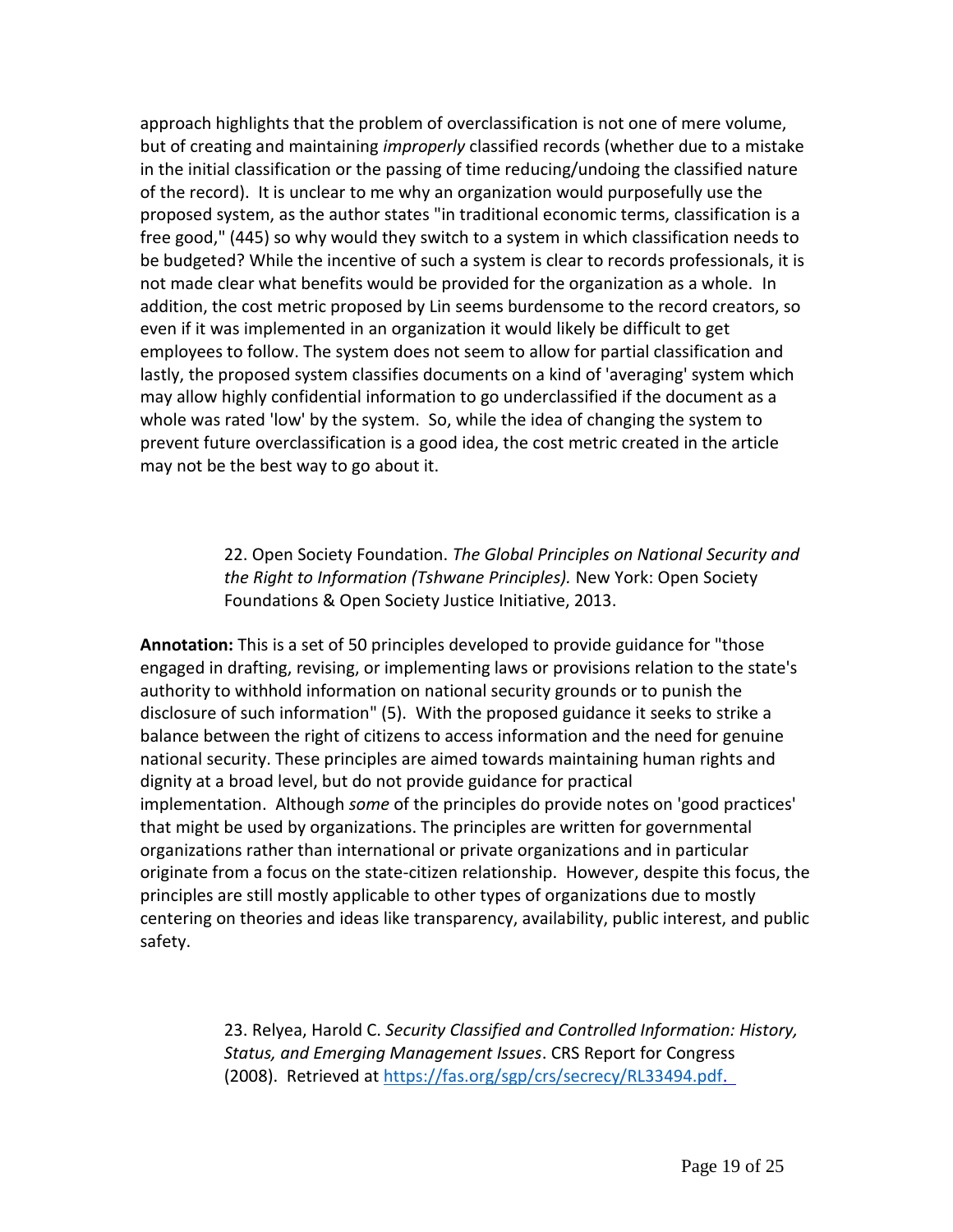**Annotation:** This article traces the history of security classification practices and policies in the United States executive branch, starting from a 1940 directive issued by President Franklin D. Roosevelt, E.O. 8381. According to the author, the origins of security classification are rooted in military practice. The author surmises that E.O. 8381 arose in part from a need to articulate the authority for civilian personnel working in national defense to classify information. Before that, information could only be classified by armed forces personnel. The article describes various developments and changes in policy related to security classification. E.O. 10290, given in September 1951, is significant for three reasons: it strengthened the President's ability to make policy on official secret information; broadened the framework of classified information from reasons of national defense to national security; and extended the authority to classify information to nonmilitary personnel in the executive branch (3).

The management of classified information is defined in Presidential directives, which establish: who is authorized to classify information, the categories of classified information, the duration of classification, limitations and prohibitions, markings and required metadata (identity of classifier, agency/office of origin, date or event for declassification), challenges of classification, declassification procedures, and access to classified information (5).

The article examines differences and similarities between classified information, and different kinds of control markings for sensitive information. The latter include: Sensitive Security Information (SSI), a new control marking for the USDA for unclassified sensitive information; For Official Use Only (FOUO); and Sensitive But Unclassified (SBU). USDA Departmental Regulation 3440-002 of January 30, 2003 describes SSI as "unclassified information of a sensitive nature, that if publicly disclosed could be expected to have a harmful impact on the security of Federal operations or assets, the public health or safety of the citizens of the United States or its residents, or the nation's long-term economic prosperity," and outlines types of information that apply (14). Table 1 provides a comparison between the management of Classified versus SSI information. The author concludes that the management of classified information is specified in more detail and clarity than that of SSI, especially in terms of marking authority, duration, prohibitions and limitations, and oversight body (24-25).

The final part of the article discusses challenges in the life cycle management of classified information, including the increased volume of classified information, overclassification, and the costs of managing classified information, which exceed those of declassifying information. For the former, costs include "personnel security, physical security, education and training, and management and planning" (27). Automatic declassification procedures actually help to lighten costs. Table 2 provides costs of classification and declassification from 2001-2006 (28).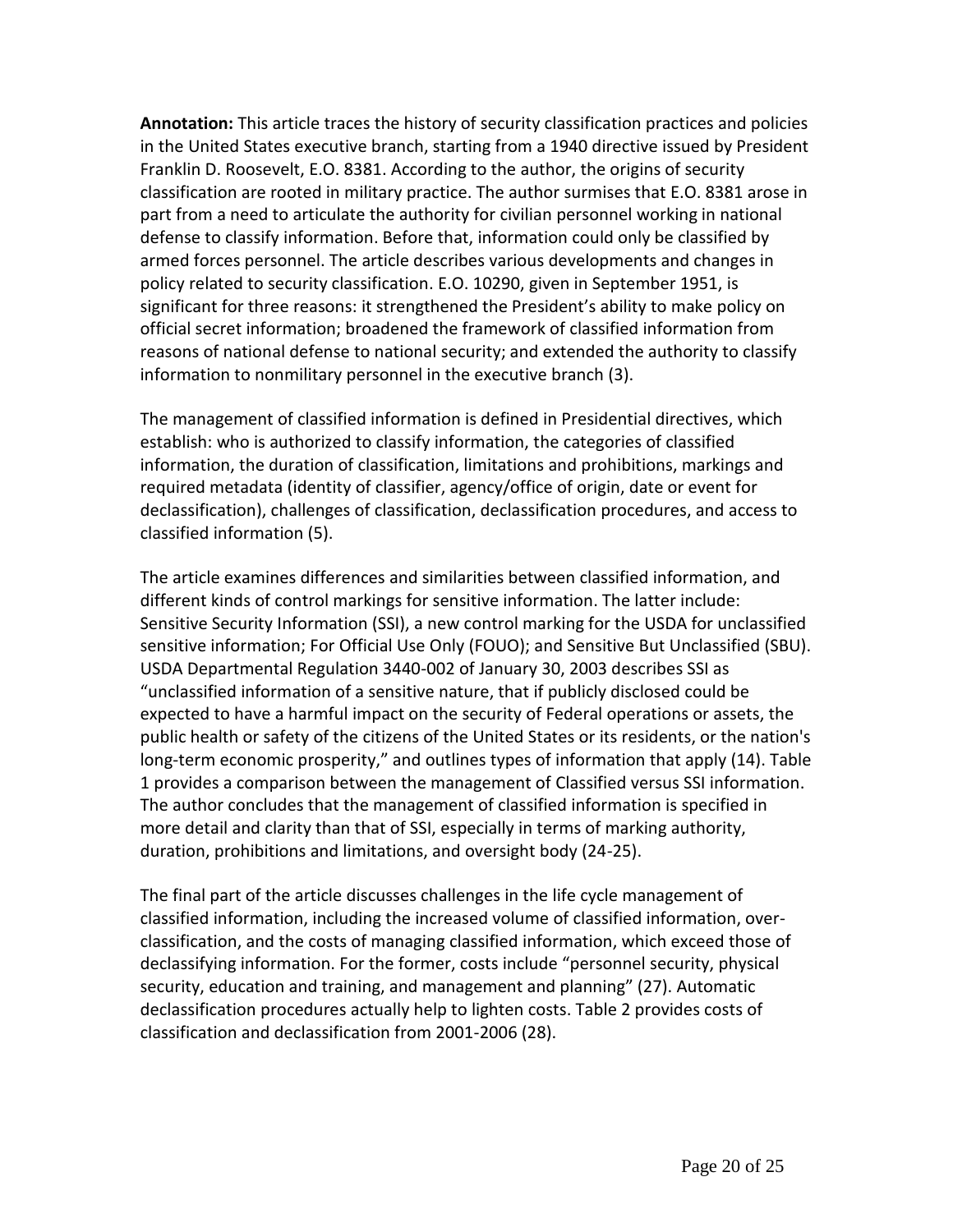24. Roberts, Alasdair. "A Partial Revolution: The Diplomatic Ethos and Transparency in Intergovernmental Organizations." *Public Administration Review* 64, No. 4 (Jul.-Aug., 2004): 410-424.

**Abstract:** The World Trade Organization and other intergovernmental organizations confront a crisis of legitimacy that is partly rooted in their perceived secretiveness. These organizations have at tempted to address this crisis by promising "the maximum possible level of transparency," but in fact, the improvements have been modest. Policies regarding access to information about intergovernmental organizations' operations continue to accommodate conventions of diplomatic confidentiality. Such conventions are more likely to be breached in areas where disclosure of information is essential to economic liberalization. A true revolution in transparency would require more rigorous policies on disclosure of information held by intergovernmental organizations such as the World Trade Organization, and could be justified as a prerequisite for the exercise of basic human rights, such as the right to participate fully in the policy-making process.

**Annotation:** Roberts has a large body of work centering around records and information transparency. This article focuses on transparency, or the lack thereof, in intergovernmental organizations, referring specifically to the policies of the World Trade Organization, International Monetary Fund, and World Bank. Rather than debating the minutiae of the policies Roberts examines the habits and culture (the diplomatic 'ethos') that create and nurture policies of confidentiality. From this angle, he is able to exam the possible impact broader transparency in these types of organizations would have on not only the organizations and their participatory nation-states, but on society in general.

> 25. Schilde, Kaija E. "Cosmic Top Secret Europe? The Legacy of North Atlantic Treaty Organization and Cold War US Policy on European Union Information Policy." *European Security* 24, No. 2 (2015): 167-82.

**Abstract:** As the EU has expanded its authority into areas of high politics such as monetary, defense, and foreign policy, it has simultaneously developed procedures for handling more sensitive and classified information. These critical policy domains require standards regulating secure information and personnel, but the concept of official secrets is in tension with the treaty norms of the EU. Observers allege that the classified information policy of the EU was imposed through the coercion of external actors such as North Atlantic Treaty Organization (NATO) and the USA in a significant historical departure from the information security policies of European member states. This article evaluates the content of EU-classified information policies and compares them to the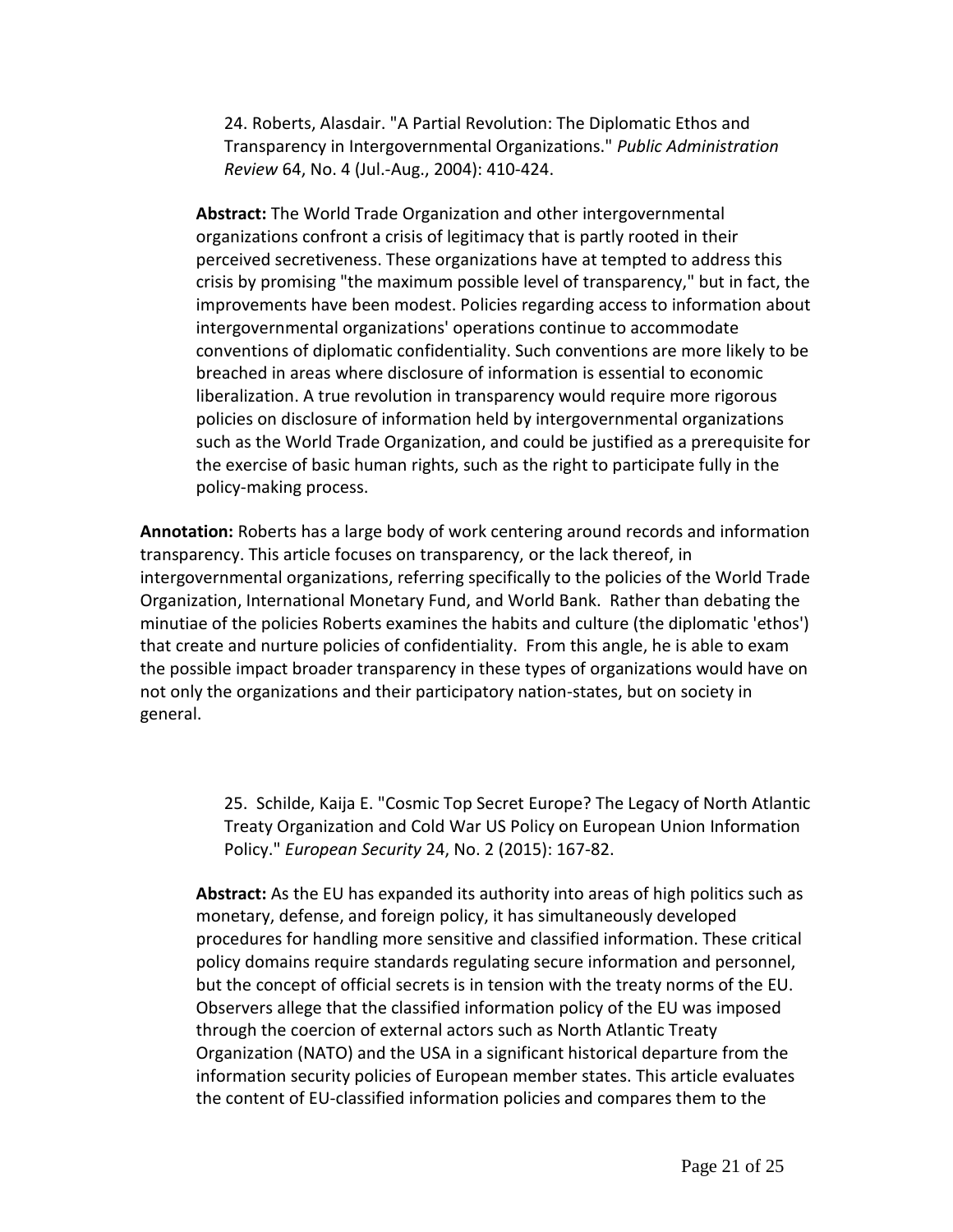content of European member states, NATO, and the USA, in an effort to clarify the mechanisms of policy diffusion in the area of information security.

**Annotation:** The article addresses the question of how EU information policy has been influenced by NATO and U.S. information policy. With the widening of EU powers to include domains such as defense and security, the EU has necessarily introduced an information classification system and information access policies for handling classified and sensitive information. Journalists and watchdog groups have claimed that EU information security policy has been unduly influenced by both the United States and NATO. However, the author maintains that the adoption by the EU of information policies similar to those of NATO and the U.S. was less a result of "individual agency" and more the outcome of a number of more nuanced organizational and political factors. For instance, the author observes that EU and NATO nations were already 'coerced' by the U.S. to adopt NATO policy during the cold war, in order to ensure "alliance information security" (168). Moreover, in the early 2000s, due to the EU's increased focus on security and defense, the EU looked to NATO with the aim to increase interoperability and information sharing between the two entities. At the same time, NATO was vetting applicant countries in Central and Eastern Europe, which included ensuring that applicants' information security policies met NATO standards. These factors explain why "the EU currently has the information security regime of twentiethcentury NATO" (169). The article continues by outlining EU classification policy and security clearances, and examines the specifics of NATO information security policy.

> 25. Stephens, David O. "Document Security and International Records Management." *ARMA Records Management Quarterly* Vol. 31, No. 4 (Oct 1997): 69-74**.**

**Abstract:** Document security defined as any measures instituted to prevent the unauthorized disclosure of confidential, proprietary or otherwise sensitive corporate information, is a small but vitally important area of corporate management and is generally the province of corporate security departments. Yet it is critically important the records managers work with corporate security officials to help protect sensitive information from threats to its integrity due to access by unauthorized persons. Preventive measures for multinational records managers to use include: 1. Attain knowledge of the current document security situation. 2. Communicate with corporate security officials and responsible attorneys. 3. Understand the concept of demonstrable value as the basis for identifying confidential information. 4. Understand the concept of responsible measures for protection. 5. Develop written policies and procedures.

**Annotation:** Stephens posits that records managers have, traditionally, had very little to do with document security and argues that "it is critically important that records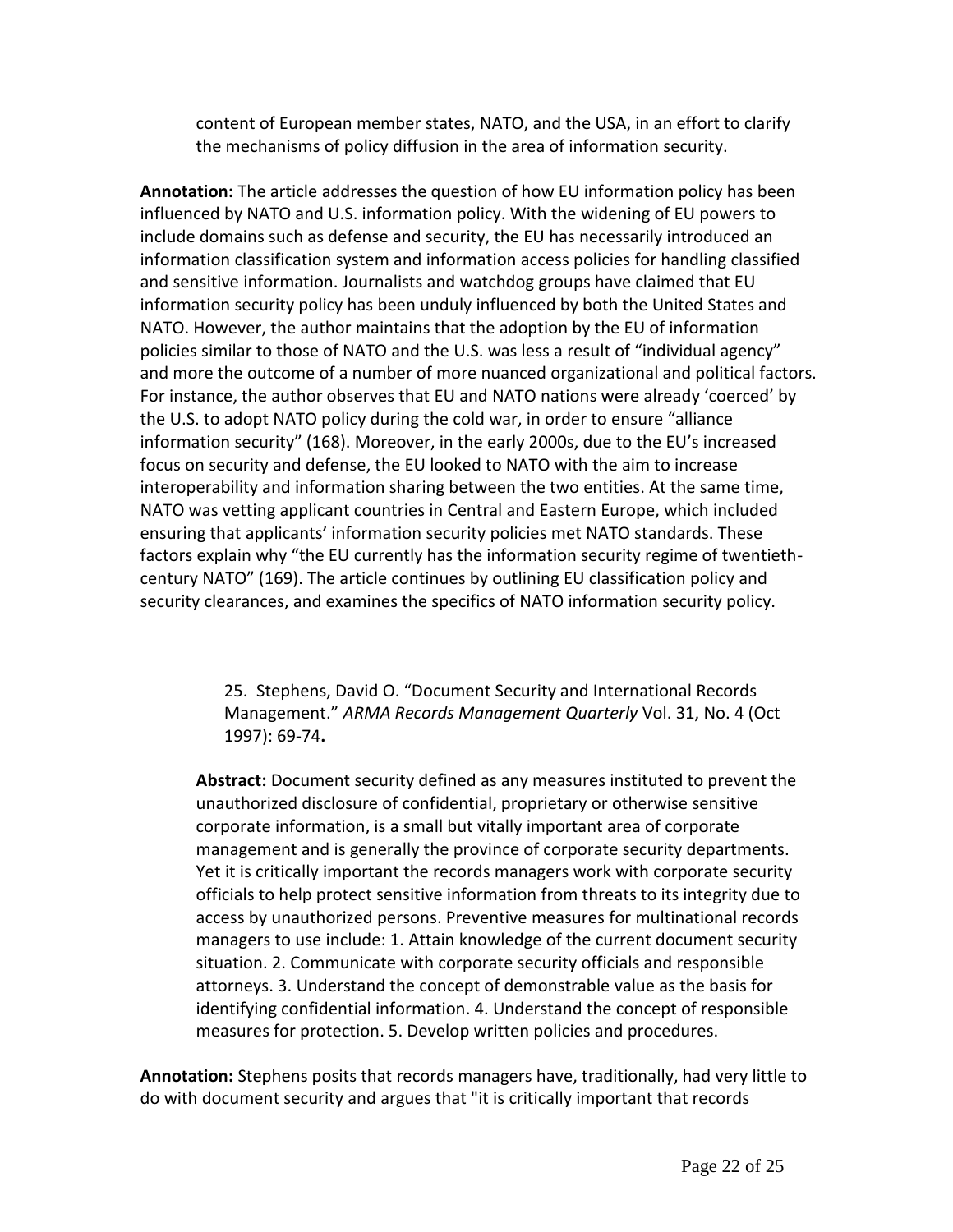managers work with corporate security officials to help protect sensitive information from threats" (69). Describing first a case of industrial espionage referred to as the López Affair and several laws related to protection of company secrets, the author then asks, "What can multinational records managers do to help their companies protect their trade secrets or other highly valuable information" (71)? To answer Stephens provides a "*10-step formula*" which focus on communication, developing clear policies and systems, and ensuring employee training and awareness. The 10 steps are clear and easy to understand, if somewhat underdeveloped; for example, step two is to communicate with security officials, but does not provide a clear idea of how to approach these officials or what to talk about beyond the broad scope of "document security" (72). In step five, to develop written policies and procedures, Stephens points out how inadequate most policies are (if organizations even have them) and suggests that many of the key failings would be well-addressed if records managers had been part of the creation.

This article is particularly interesting because it specifically addresses document security in multinational organizations while most research has focused on classified information in governments. Many of the ideas it mentions, like a lack of contact between security officials and records management, are seemingly important but rarely mentioned in other literature and would greatly benefit from more discussion by the profession.

> 26. Wallace, David A. "Archivists, Recordkeeping, and the Declassification of Records: What We Can Learn from Contemporary Histories." *American Archivist* 56 (1993): 794-814**.**

**Abstract:** Over the past fifteen years, the Reviews section of the American Archivist has seen a preponderance of commentaries analyzing guides, manuals, indexes, documentary collections, inventories, and surveys. To a lesser extent, one also finds reviews of texts on archival management, functions, and theory. Although the second of these two groups of writings merits serious and current attention, the former group has been emphasized at the expense of works that can contribute enormously to our understanding of users and recordkeeping systems. This negligence limits our understanding of users, recordkeeping systems, and access issues and minimizes the significance of records as both agent, surrogate, and remnant of human activity and communication. Three recently published volumes from this ignored genre of literature are examined here. These writings contain material relevant to the archival community, and the authors' narratives highlight important archival issues such as access; records creation, destruction, and ownership; accountability; accuracy and authenticity; and document form.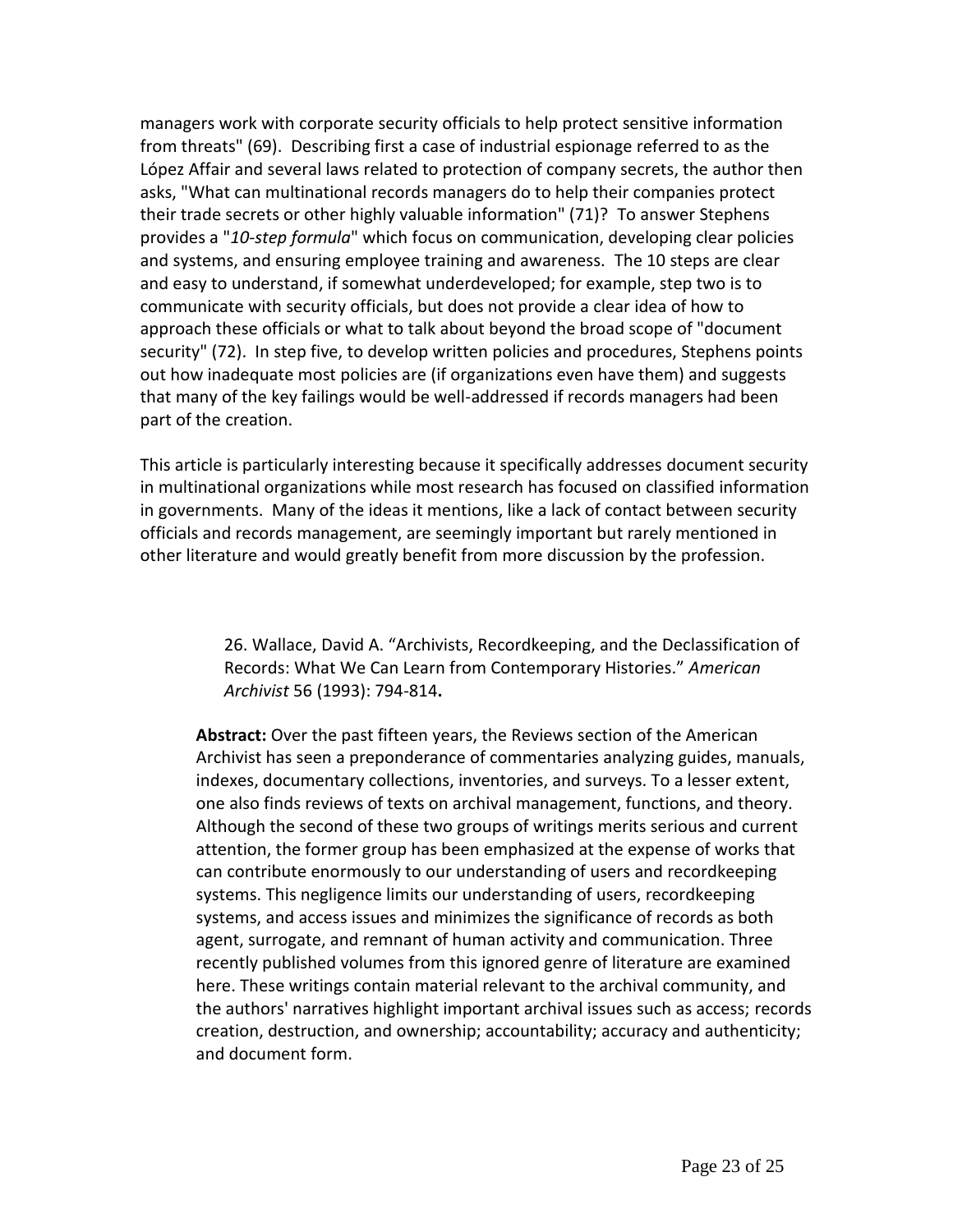**Annotation:** This article is interesting in that it appeared in the Re*views* section of the *American Archivist.* Although it does, indeed, review three books it also uses the content of these books to show how the genre can be useful for archivists to read. Specifically, Wallace draws on the experiences of the authors, who had each done archival research and worked with classified records and the systems in place to retrieve classified records, and reflects on them as if they were user case studies—asking, in general, how could we as a profession improve their experience? The author also shows how this genre of non-fiction can add understanding to the historical and social dimensions of archives and recordkeeping systems.

Specifically, in dealing with classified records, the reviewed authors discuss issues with FOIA requests, parallel filing systems, access control, and "subversion of accountability through recordkeeping lapses" (805). The article highlights how keeping records classified unduly burdens the systems creating and maintaining those records but also how it impacts society as a whole by hindering access to and understanding of our past.

> 27. Yarborough, William Michael. "Undocumented Triumph: Gulf War Operational Records Management." *Journal of Military History* 76 (Oct. 2013): 1427-1438**.**

**Abstract**: The incomplete nature of operational records generated during and preserved after the Persian Gulf War (1990–1991) has and will continue to challenge historians', medical researchers', and veterans' understanding of the conflict. This war exposed the deterioration of the U.S. Army's records management after the disestablishment of The Adjutant General's Office (TAGO) in 1986. TAGO had overseen Army records management, holding commanders accountable for their units' records and using trained personnel to manage records within units. Focusing on operational records, this paper explores the breakdown of records management during the Gulf War, discusses the presidentially mandated Gulf War Declassification Project (1995–1996), and briefly reviews current Army operational records management.

**Annotation:** Through a close examination of the US Army's operational records management program during the Gulf War this article illustrates what occurs when an organization fails to have clear policies and implementation procedures regarding records. In the case presented, documents were routinely misclassified (from operational to classified), misdirected, lost, or never inserted into the correct systems. This was made especially apparent when, following the Gulf War soldiers were diagnosed with 'Gulf War Illnesses,' a disease that was traced back to exposure of chemical weapons released at Khamisiyah Pit. The army was unable to "unravel which soldiers were potentially exposed" (1435) due to the poorly kept records. The effort to find or recreate these records through memory in order to identify the movements of all